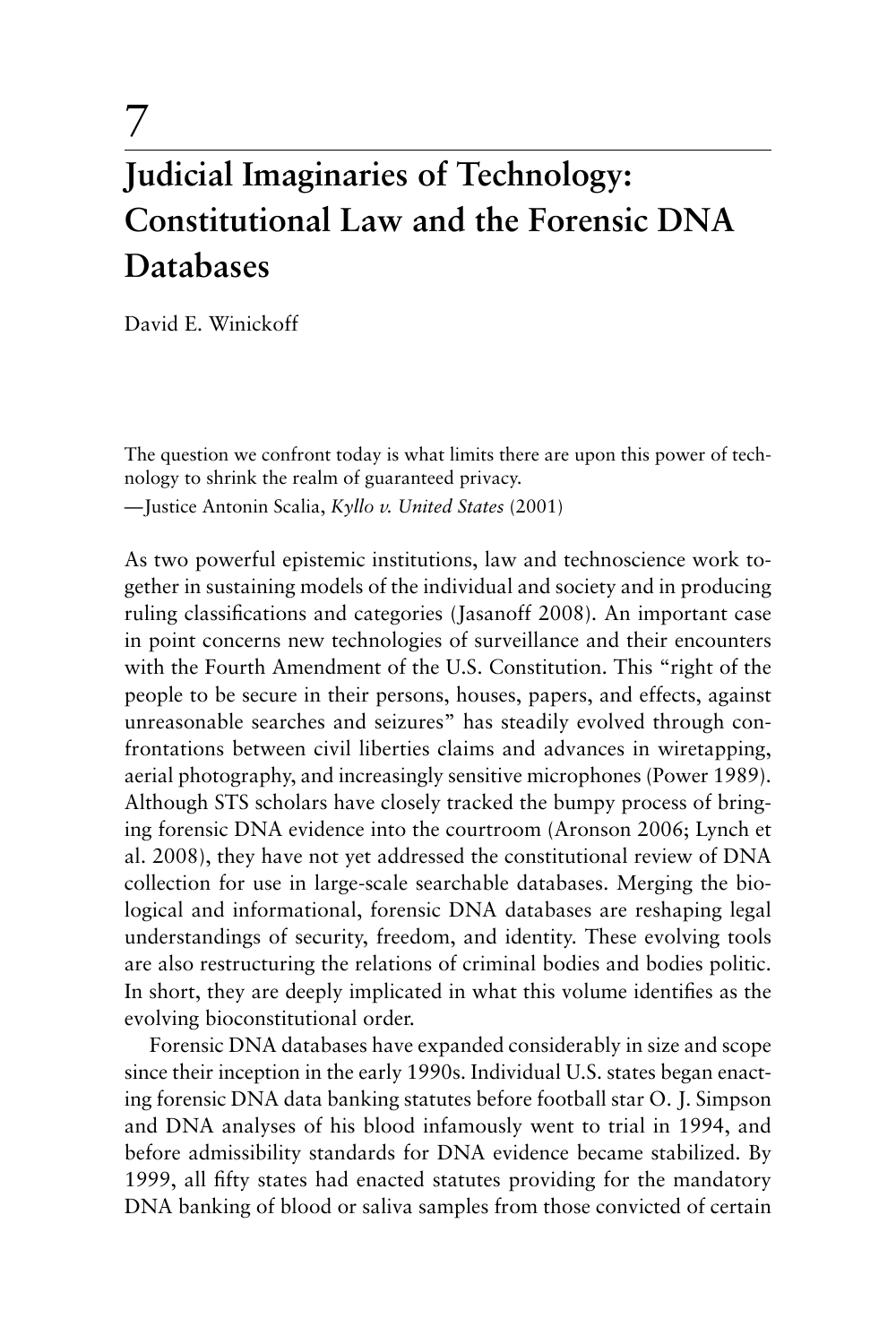felonies (Bieber 2004). Though most of these databases were originally slated to include only persons convicted of serious sexual offenses and violent crimes, many have expanded over the years to include all convicted felons and even all arrestees: as of September 2009, fourteen states were collecting samples for their databases from many people who are merely arrested (Biancamano 2009). The U.S. government has begun collecting DNA samples from all citizens arrested in connection with any federal crime and from many immigrants held by federal authorities, which is likely to add more than one million individuals per year to the federal database ( Nakashima and Hsu 2008 ). These state and federal databases are connected through a digital network coordinated by the FBI. This network, called CODIS (Combined DNA Index System), enables federal, state, and local crime labs to exchange and compare DNA profiles electronically, thereby linking samples found at crime scenes to other samples and, by extension, to the individuals whose samples are in the database.

Although many new forms of technological surveillance and restraint have tended to evade significant judicial review (Murphy 2008), this is not the case for large- scale forensic DNA databases. Since the 1992 case of *Jones v. Murray*, judges in the federal circuit courts of appeal have confronted Fourth Amendment challenges to the system of searches and seizures authorized under DNA database legislation and the CODIS system. These encounters have not only unsettled, but actively reconfigured, the scope of civil liberty and the doctrinal architecture of the Fourth Amendment. None of these Fourth Amendment challenges at the circuit level has succeeded, but the doctrinal dispensation of the cases has varied widely. This variability presents a good opportunity for comparison. Previous work has shown how theories and narratives of technology shape public decision making and cultural history (Wynne 1988; Callon 1987; Hughes 2004 ). But how do new biotechnological imaginations work their way into the legal and social order? A detailed focus on case law will be necessary to answer this question, precisely because a bioconstitutionalist research design rejects hasty generalizations and asks for attention to details, translations, and transformations.

The cases discussed here illustrate how judges determine what constitutes due process against tacit and explicit background understandings of technological risk. The decisions deploy different Fourth Amendment doctrines in effect as a form of risk management in order to control the imagined hazards of these forensic searches in silico. Constitutional legitimization of the new DNA databases thus has depended upon what I call "judicial imaginaries of technology"—including tacit analogies, framing,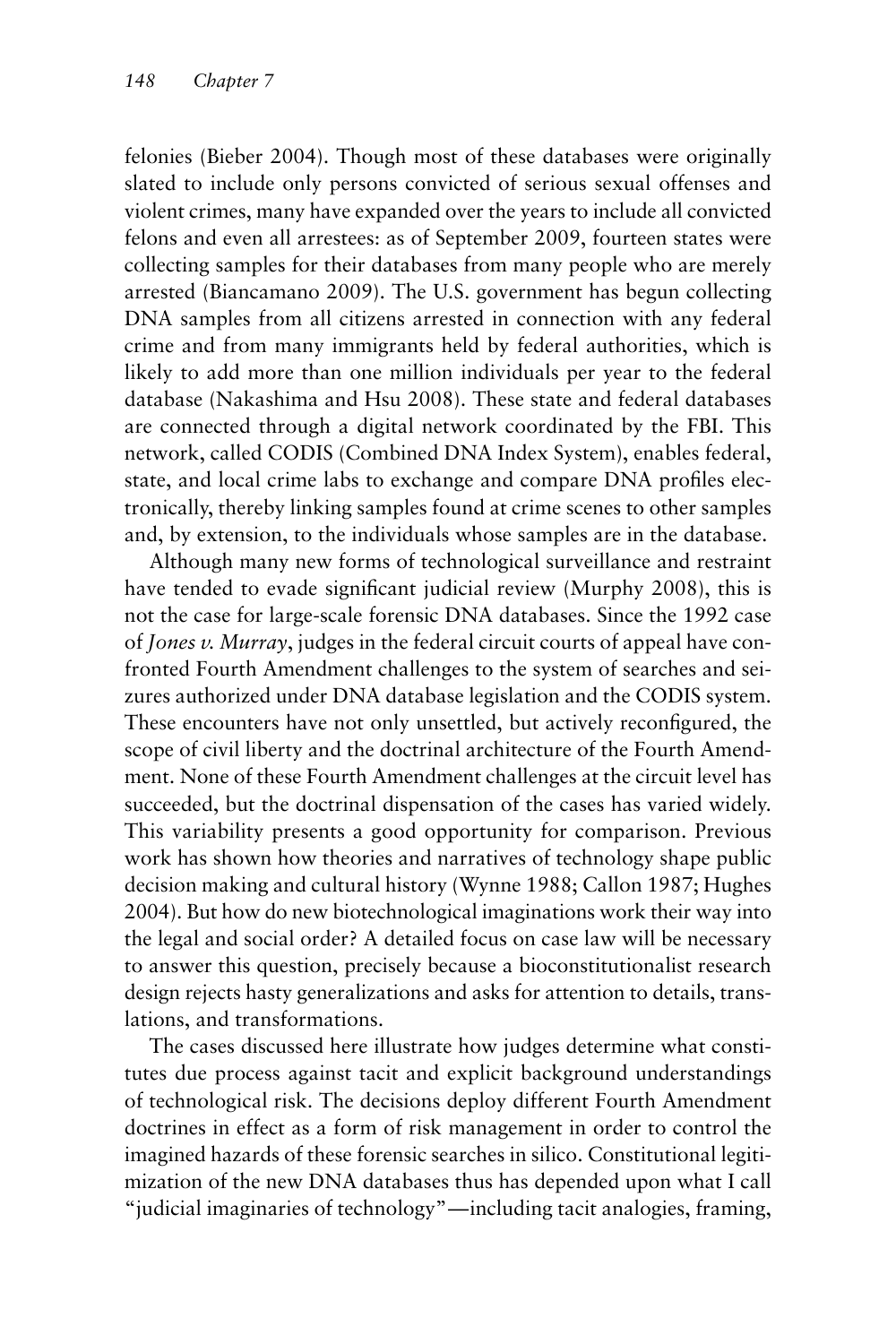models of social adoption of technology, and risk assessment. Technological imaginaries are at once ontologies, theories, sociologies, and narratives of technoscience that enable and construct social order ( Jasanoff and Kim 2009 ). In the Fourth Amendment cases, the technological imaginaries of judges condition their doctrinal choices and the terms of technological adoption even as they help produce new categories of criminal subjects.

## **The Fourth Amendment**

Infrared goggles, wiretaps, electronic bugs: these are the mainstays of Fourth Amendment doctrine as found in first-year law textbooks. It is here that judges consider whether new surveillance technologies violate the traditional Constitutional rubric: "the right of the people to be secure in their persons, houses, papers, and effects, against unreasonable searches and seizures, shall not be violated, and no Warrants shall issue, but upon probable cause, supported by Oath or affirmation, and particularly describing the place to be searched, and the persons or things seized."

Throughout the recent history of the Fourth Amendment, judges have struggled to define the boundaries of privacy in the face of changing technological and social norms. In *Katz v. United States*, the seminal case in modern search and seizure law, the court held that a police activity requires a warrant, or a special exception to a warrant, if it occurs in a place where the person had a "reasonable expectation of privacy." 1 Jurists have pointed out that privacy may tend to erode if reasonable expectations change, as indeed they have eroded in the era of information explosion.

In particular, since 1992, courts have refereed the confrontation of CODIS and the Fourth Amendment. As a result, through inevitable processes of normative and epistemic coproduction, novel conceptions of privacy and new criminal kinds, or definitions of what constitutes a criminal, have emerged. By allowing law enforcement officers to search existing DNA samples left at crime scenes against a large database of profiles, CODIS promises an efficient way of connecting individuals to crimes without a physical roundup or questioning. In the eyes of police and prosecutors, it amounts to a powerful law enforcement tool, a huge roundup at a click whose intrusiveness is minimal, electronic, and virtual. The legal claim made by convicts, parolees, and others included or slated for inclusion in a forensic database is that the new forensic DNA statutes mandate activities that constitute an unreasonable search or seizure under the Fourth Amendment. Such activity includes blood draws or other sampling without consent, banking of samples, creation of a genetic profile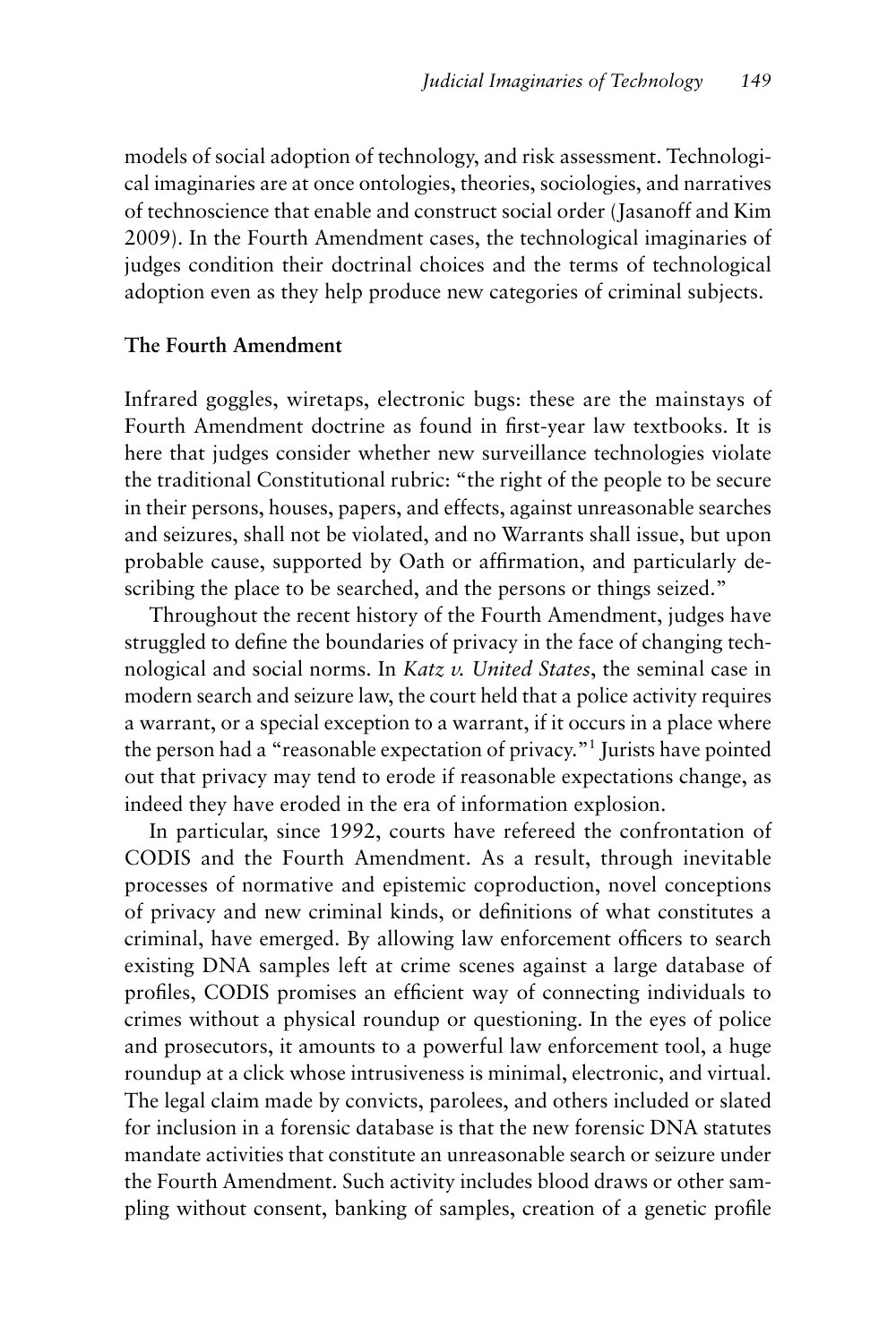based on the sample, and inclusion of profiles within a network subject to repeated electronic scans.

None of the activities cited in the Fourth Amendment cases were being pursued with search warrants. Assuming these activities would be deemed "searches" under the amendment, would they then qualify for one of the traditional exceptions to the rule? This question has not been consistently answered by the courts, not just because of different conceptions of the technology but also because of disagreements about the scope of privacy in the face of police power.

The first clause of the Fourth Amendment is referred to as the "reasonableness" clause. Its exact relationship to the "warrant clause" is not made clear in the amendment itself, which has raised a disagreement in interpretation. Painting with broad strokes, there are two competing theories about how the two clauses relate (Bradley 1993). One theory holds that the warrant clause defines and gives meaning to the reasonableness clause (Maclin 1994, 33). According to this view, a warrant is required for every search and seizure, as long as it is "practicable" to obtain one. This view depends on what the Supreme Court has described as the "cardinal principle"<sup>2</sup> of the Fourth Amendment, namely that "searches conducted outside the judicial process, without prior approval by judge or magistrate, are per se unreasonable under the Fourth Amendment—subject only to a few specifically established and well-delineated exceptions."<sup>3</sup> The second and opposing viewpoint emphasizes that the Constitution's preference for warrants is a judicial construct rather than a textual requirement.<sup>4</sup> Advocates of this model contend that the warrant clause does not and should not inform the reasonableness clause. In this view, the reasonableness clause encompasses all searches and seizures, and requires only that such searches and seizures be "reasonable," taking into consideration all the relevant factors.

One issue not in dispute is that the doctrine of "probable cause" serves to mediate between these two positions. The existence of a "cause" that justifies the issue of a warrant disciplines both the issuing judge and the searching authority. And regardless of whether a warrant has been issued for a search of a "protected zone" of privacy, searches are almost always deemed unreasonable unless "the facts and circumstances" known by the searcher "are sufficient in themselves to warrant a person of reasonable caution in the belief" that the search will lead to evidence of a crime.

The paradigmatic rule *seems* to be one of requiring a warrant, and that a search without a warrant is deemed intrinsically unreasonable and unconstitutional unless one of the exceptions to the warrant requirement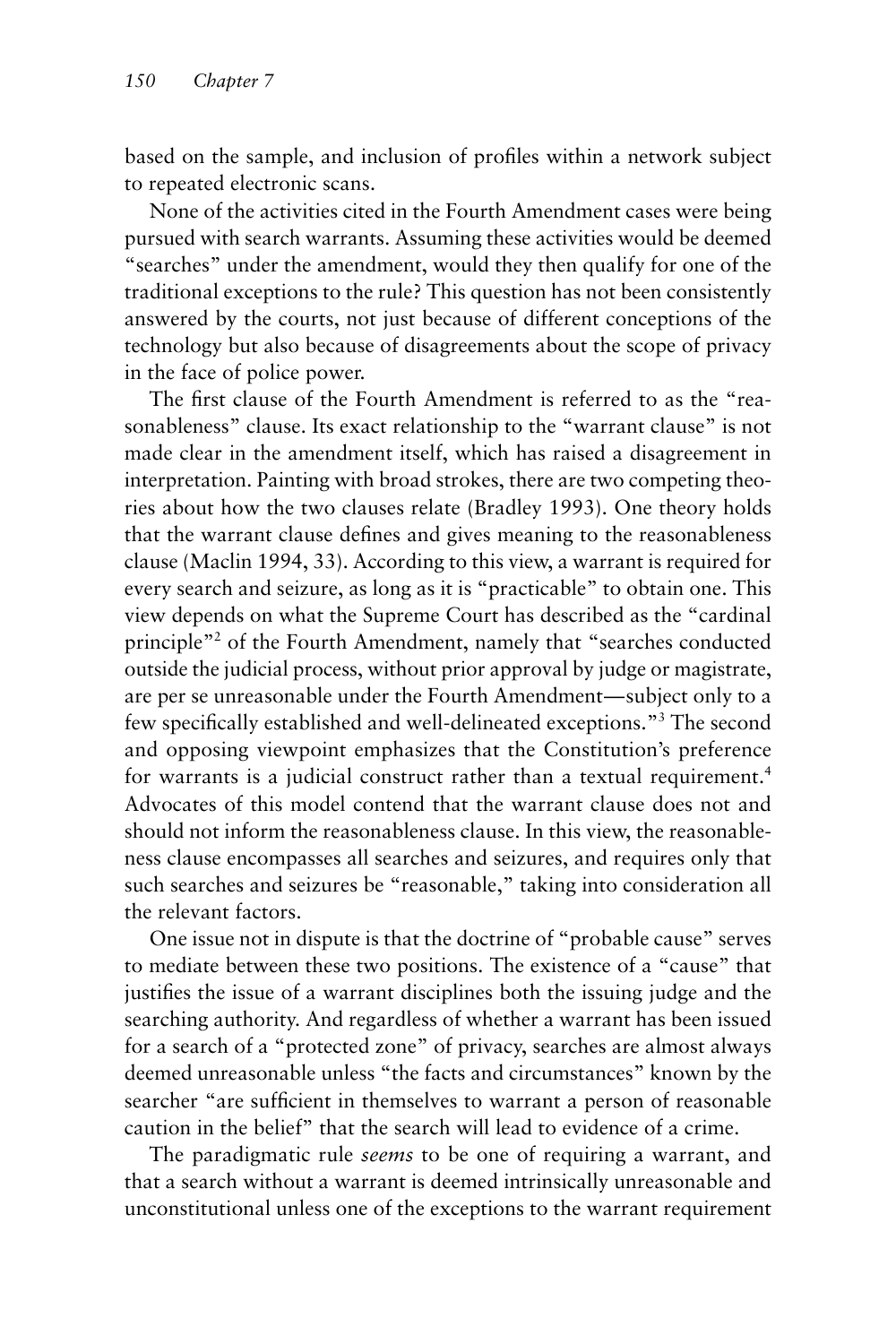is demonstrated. Another way of stating this is that though there is no warrant *requirement*, there is a constitutional *preference* for warrants. Exceptions exist, but a showing of "probable cause" or "reasonable suspicion" is needed to sustain the constitutionality of searches that seek to invoke one of the exceptions. Only one warrant exception does not require a showing of some sort of individualized suspicion, and that is the "special needs" exception that is invoked by some of the DNA database cases detailed shortly.

#### **Indeterminacy in the Courts**

Judges have disagreed about how forensic DNA databases engage with the doctrinal framework of the Fourth Amendment. Although courts have faced the same constitutional questions—similar statutes and nearly identical legal precedents—they have proposed three different doctrinal classifications in deciding these cases: *reasonableness*, *special needs*, and *individualized suspicion*. In short, there has been strong judicial indeterminacy, pointing toward divergent judicial imaginaries. The three positions are illustrated by leading cases from three federal circuits: *Jones v. Murray* (4th Cir. 1992), *Roe v. Marcotte* (2nd Cir. 1999), and *U.S. v. Kincade* (9th Cir. 2003), reheard *en banc<sup>5</sup>* in 2004 (referred to as *Kincade II* in what follows).

## **"Totality of the Circumstances"**

The earliest federal appellate case to consider the Fourth Amendment constitutionality of a forensic DNA database statute is *Jones v. Murray*<sup>6</sup> in 1992, and this case became the leading exemplar of the so-called reasonableness or totality of the circumstances approach. Most other courts have taken this approach and found that forensic DNA statutes survive constitutional scrutiny. In *Jones*, six inmates from the Tazewell Correctional Unit Number 31 challenged the Virginia DNA database legislation requiring convicted felons to submit blood samples for DNA analysis. The inmates argued that coerced extraction of blood violated the rule against unreasonable searches and seizures. The court upheld the district court's view that the DNA statute did not violate the Fourth Amendment rights of the inmates.

True to the traditional doctrinal scheme of such inquiries, the court first considered whether this governmental activity intruded upon a traditionally protected zone of privacy, a question that it answered affirmatively. Writing for the majority, Judge Niemeyer stated that "the bodily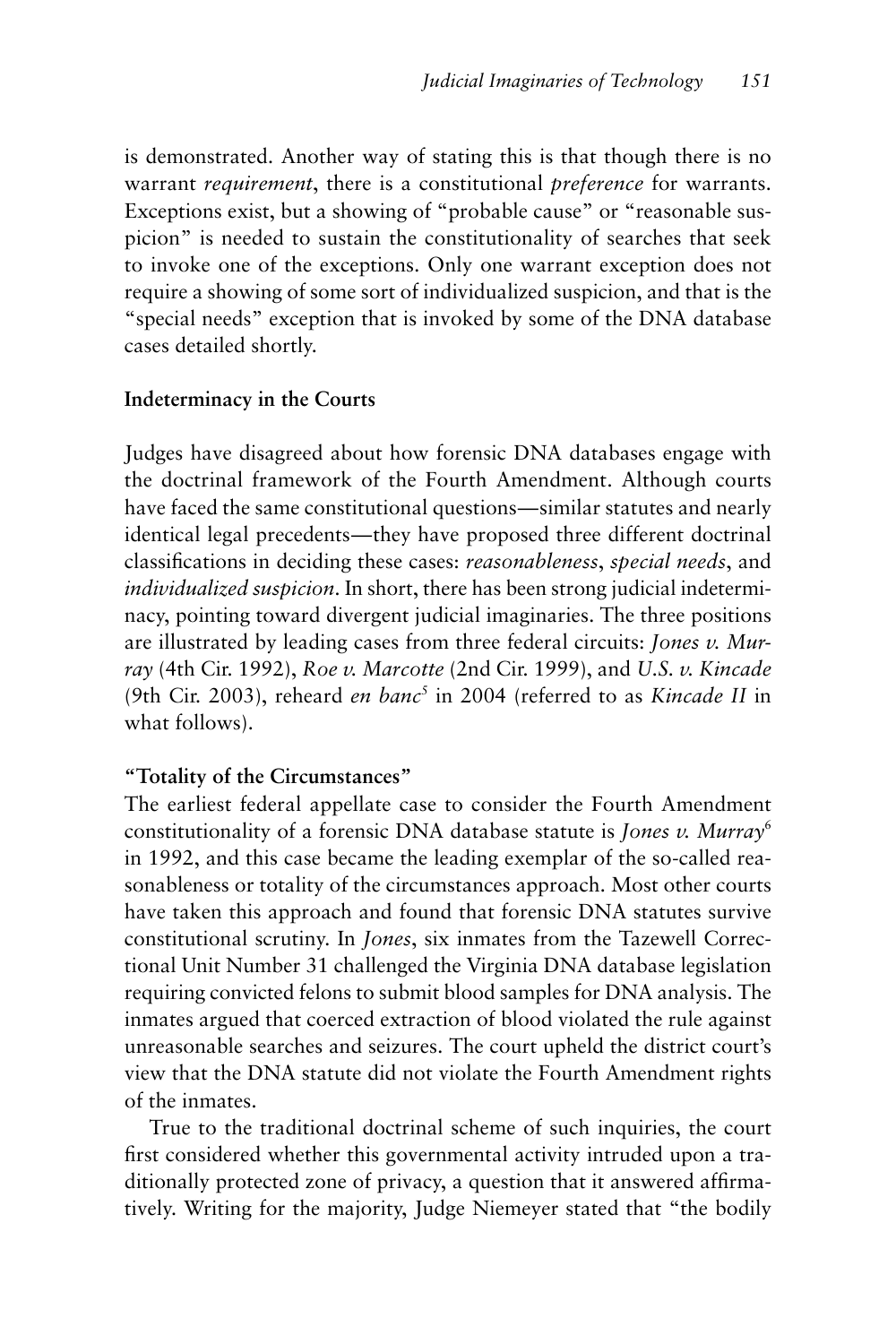intrusion resulting from taking a blood sample constitutes a search within the scope of the Fourth Amendment" ( *Jones*, 306). The inmates argued that *all* governmental searches conducted in the context of criminal law enforcement require a warrant, or at least some sort of "individualized suspicion," but the court rejected the application of such a rule to the case at hand. They had "not been made aware of any case establishing a *per se*" rule requiring probable cause for a "limited search" conducted "for the purpose of ascertaining and recording the identity of a person who is lawfully confined to a prison" (306).

The court reasoned that "probable cause" supplied the basis for bringing the person within the criminal justice system, and "with the person's loss of liberty upon arrest comes the loss of at least some, if not all, rights to personal privacy otherwise protected by the Fourth Amendment." The court next stated another general rule that "when a suspect is arrested upon probable cause, his identification becomes a matter of legitimate state interest and he can hardly claim privacy in it" (306). Citing the example of fingerprint and other "booking" procedures for every suspect arrested for a felony, the court wrote that "the identification of suspects is relevant not only to solving the crime for which the suspect is arrested, but also for maintaining a permanent record to solve other past and future crimes" (306).

The court next went directly to the "balancing test" required of many reasonableness judgments in the law, weighing the significance of the intrusion to privacy against the government's interest "in preserving a permanent identification record of convicted felons for resolving past and future crimes" ( *Jones*, 307). In order to do this, however, the court had to justify its departure from the typical Fourth Amendment scheme of a per se requirement of at least "probable cause" for a particular crime. Accordingly, in footnote 2, the court explained: "Because we consider the cases which involve the Fourth Amendment rights of prison inmates to comprise a separate category of cases to which the usual per se requirement of probable cause does not apply, there is no cause to address whether the so- called "special needs" exception, relied on by the district court applies in this case" (307n2). In other words, the doctrinal choice to bypass the warrant requirement turns in part on the argument that prison inmates as a class have diminished rights in comparison to those of free and innocent citizens.

The court seems to suggest that arrestees held with "probable cause" forfeit any privacy interest in their "identification," which encompasses the inclusion of DNA samples in databases. Furthermore, prison inmates are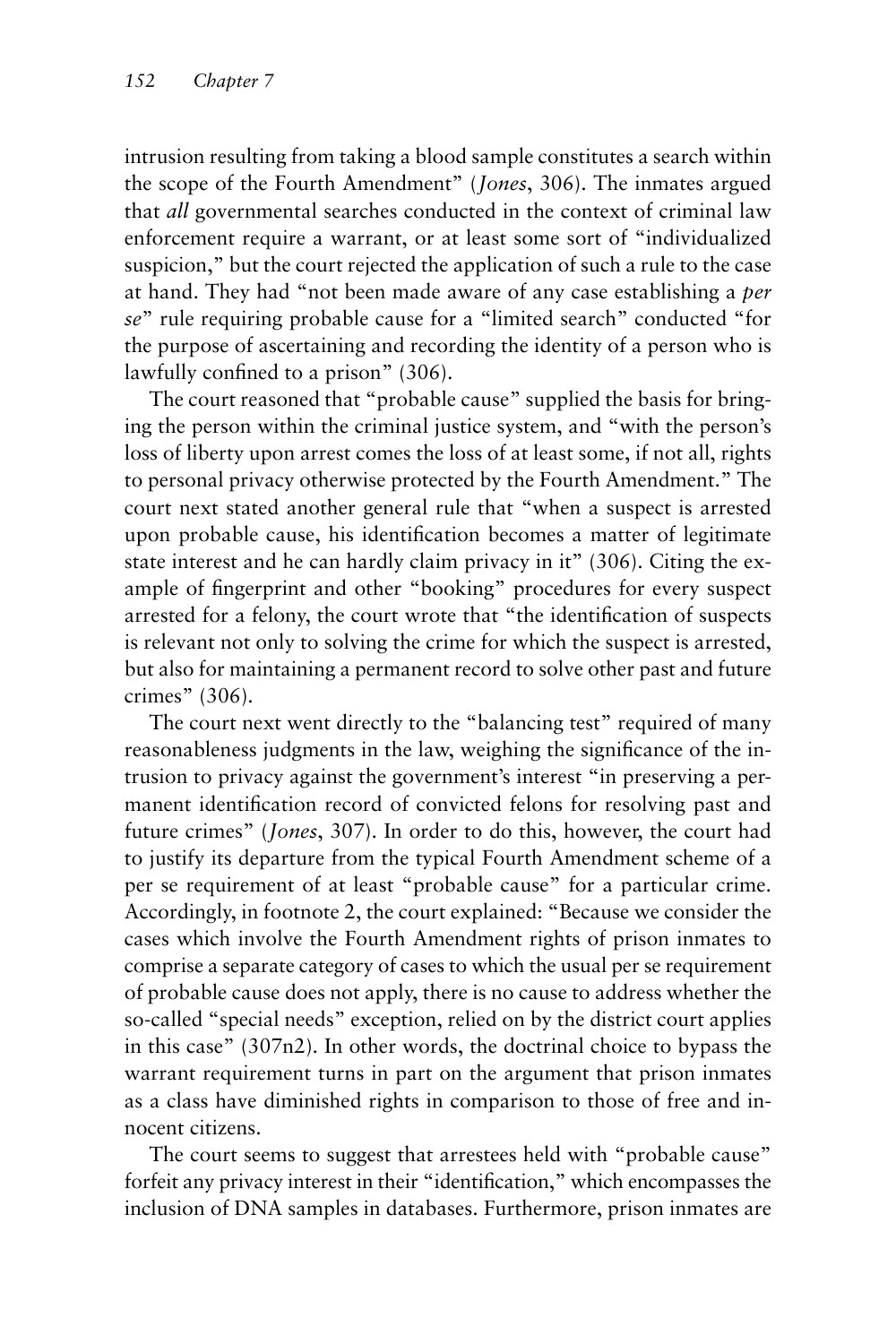considered a class of persons for whom finding individual probable cause of new crimes is not even required: their Fourth Amendment privacy has been diminished upon conviction and confinement. Here, the implication is that the government interest in maintaining the database outweighs the privacy interests of convicted criminals. Accordingly, the intrusion to privacy and the government's interests can be balanced and weighed without imposing the mechanisms of the probable cause or warrant requirement. In *Jones*, the court concluded that the level of intrusion was minimal, whereas the state's interests were significant. Many courts since *Jones* have used this reasoning, and the balancing has always come out the same way.<sup>7</sup> In these cases, prisoners constitute a de facto permanent class of "usual suspects."

*Jones v. Murray* is of interest not only for its majority opinion, but also for a strongly worded dissent from Judge Murnaghan. Because this dissent shaped how subsequent circuit courts have addressed these cases, it is important to review his position. Judge Murnaghan concurred with the *Jones* majority to the extent that it upheld the Virginia statute "as applied to violent felons," but he dissented from "the majority's determination of the constitutionality of the statute as applied to prisoners convicted of non- violent crimes" ( *Jones*, 311). Judge Murnaghan argued that although precedent established that prisoners "give up specific aspects of their reasonable expectation of privacy," these forfeitures have been necessitated by "practical concerns relating to living conditions" and "ensuring prison security" (312). These are limited exceptions to a privacy rule that protects prisoners as much as free citizens against unjustified intrusions: "Prisoners" do not lose an expectation of privacy with regard to blood testing, and the Commonwealth's articulated interest in the testing of non- violent felons does not counter-balance the privacy involved in the procedure" (311).

Harkening back to concerns about generalized and overbroad search warrants, he states that "there exists no blanket authorization of searches involving intrusions under the skin, for which no individual, whether in prison or out, loses a reasonable expectation" ( *Jones*, 311). Murnaghan recognizes that the majority's opinion ratifies systematic deprivation of a Fourth Amendment expectation of privacy of those in prison.

In making a substantive distinction between the constitutionality of searches with respect to violent versus nonviolent offenders, Judge Murnaghan relied heavily on statistical studies of criminal recidivism. Murnaghan cited a Virginia governmental report that came into the record, the Report of the Joint Subcommittee Studying Creation of a DNA Test Bank. He noted that the Report concluded only that "the recidivism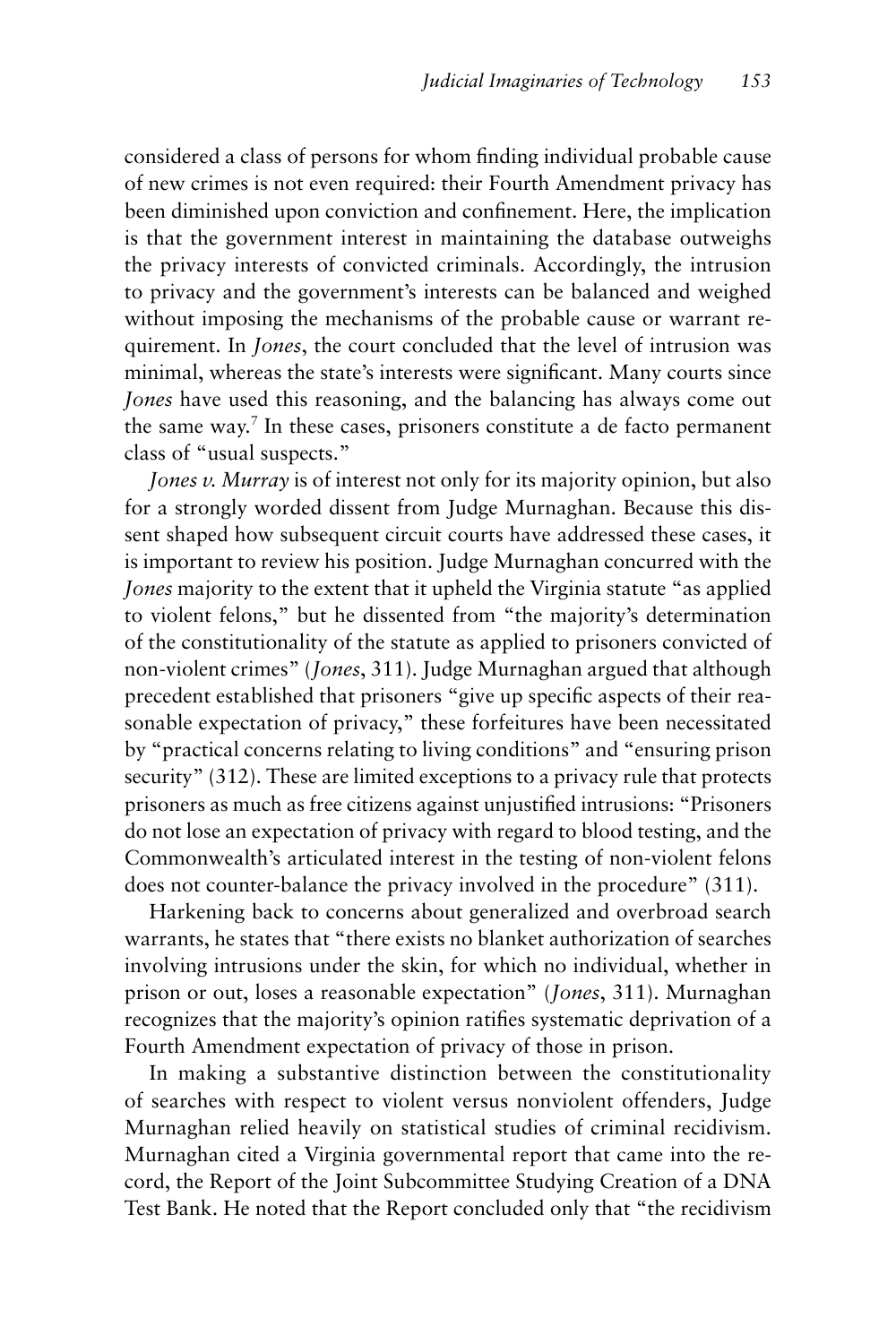data supported the inclusion of plaintiffs convicted for felony sex offenses, assault, capital murder, first and second degree murder, voluntary manslaughter, larceny and burglary" (314).

Nonetheless, the report recommended the testing of *all* remaining felons, not because such testing would be likely to help solve crimes, but only because their inclusion would make the data bank "more efficient and cost effective" ( Virginia Joint Subcommittee 1990 ). Judge Murnaghan pointed out that a similar rationale could be used to justify the inclusion of any citizen if it lessened the state's workload.

## **"Special Needs"**

When the Second Circuit Court encountered the virtual roundup in 1999, Judge Murnaghan's dissent in *Jones* helped convince the court to choose a different theory of constitutionality for the DNA databases. In the case of *Roe v. Marcotte*, a group of convicted sexual offenders challenged the constitutionality of a Connecticut statute that, among other things, required all convicted sexual offenders to submit a blood sample for analysis and inclusion in the state DNA databank. Relying on arguments set out in Murnaghan's dissent, the court came to the same result as *Jones* but used a different legal doctrine.

Writing for the unanimous three- member panel in *Roe v. Marcotte*, Judge Poole declared that Judge Murnaghan's analysis "provides a more compelling rationale for upholding the DNA statute's constitutionality than does the *Jones* majority opinion."<sup>8</sup> Indeed, Judge Poole repeated Murnaghan's acerbic critique of the *Jones* majority's "strikingly truncated view of the Fourth Amendment protections afforded to a convicted felon" ( *Roe*, 81).

The Second Circuit shared Murnaghan's concern at least enough to require a finding that the case at hand fall within an established exception to a per se rule of probable cause. The court recites the rule that "in general, searches performed in the absence of a warrant and pursuant to an exception must nevertheless be predicated upon 'probable cause to believe that the person to be searched has violated the law,' or at the very least, 'some quantum of individualized suspicion.'"<sup>9</sup> Rather than moving directly ahead to a balancing test, as the *Jones* court did on the idea that all prisoners lose their "expectation of privacy," the *Roe* court attempted to preserve the presumption against warrantless and suspicionless searches, even for incarcerated prisoners.

The *Roe* court explained that an exception to this "individualized suspicion" rule applicable in the case at hand was the so-called special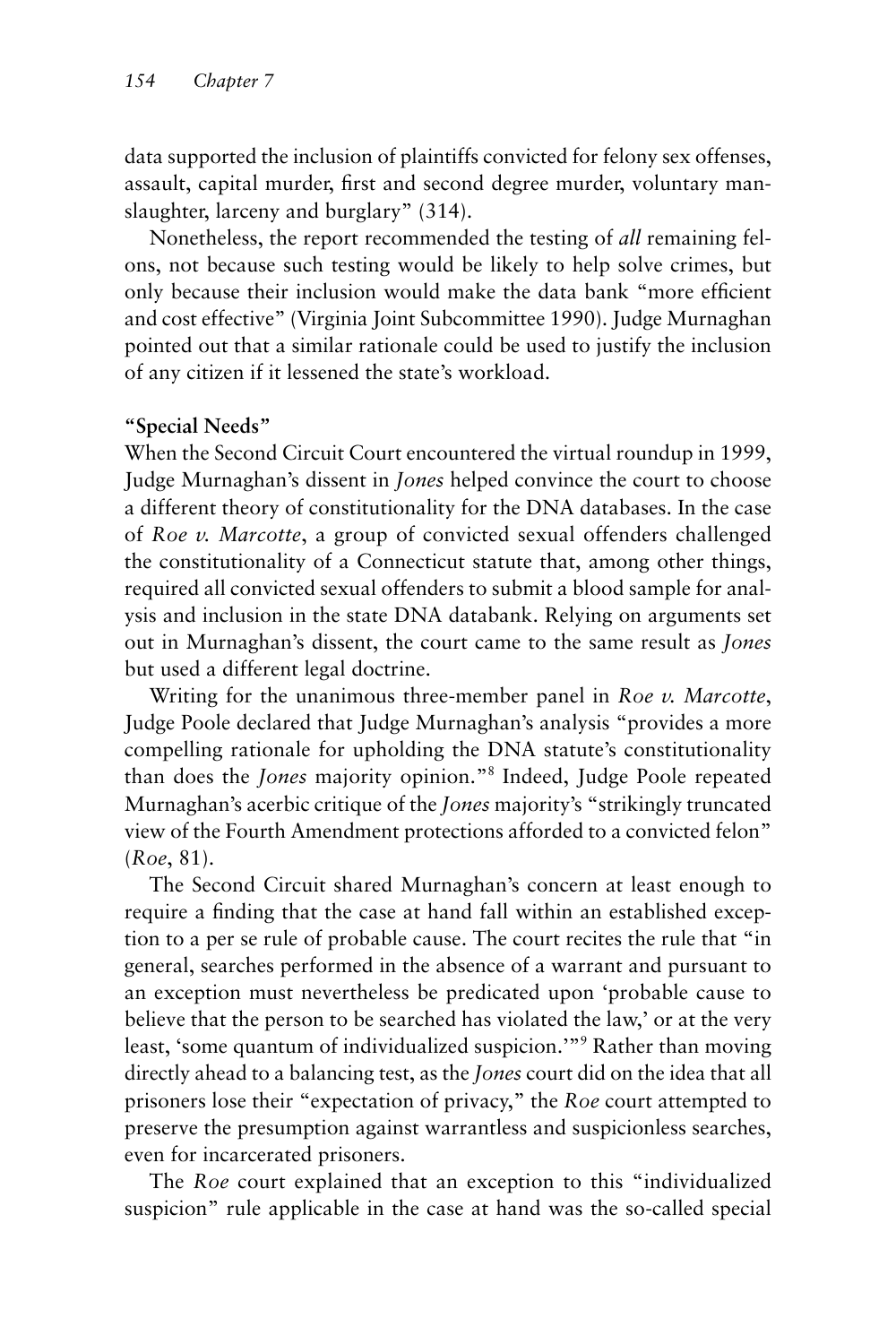needs doctrine, which states: "In certain circumstances, generally outside the traditional law enforcement setting, a search may be reasonable even when predicated upon less than probable cause or individualized suspicion where 'special needs, beyond the normal need for law enforcement render those requirements impracticable'" ( *Roe*, 77). If courts determine that the searches in question qualify under this exception, then and only then may they proceed to a balancing analysis for "reasonableness."

But this doctrine is reserved for those "special needs, beyond the normal need for law enforcement." In order to make the case that the DNA database program constituted such a special need, the *Roe* court looked to a 1987 Supreme Court case, *Griffin v. Wisconsin*.<sup>10</sup> In *Griffin*, the Supreme Court reasoned that a state's operation of a probation system looked sufficiently like its operation of schools, government offices and prisons––other situations in which the special needs reasoning had been used to justify generalized regulatory searches. In discussing this precedent, the *Roe* court singled out one piece of the Supreme Court's reasoning in particular, namely empirical "research that indicated that more intensive supervision of probationers reduced recidivism" ( *Roe*, 79). The *Roe* majority seized upon the idea that the aim of reducing recidivism helped the Wisconsin statute qualify for a "special needs" exemption.

After its discussion of *Griffin*, the *Roe* court concluded that the statute indeed passed constitutional muster, stating that "a reasonable interpretation of the 'special needs' doctrine supports the constitutionality of the DNA statute" (79). The court proceeded with a balancing test of the interests implicated by the statute. Motivated by the concerns of Judge Murnaghan in his *Jones* minority opinion, the *Roe* majority pointed first and foremost to social science suggesting that the database would be especially efficacious with respect to the included populations: "In defense of the statute, defendants cite studies indicating a high rate of recidivism among sexual offenders. Moreover, DNA evidence is particularly useful in investigating sexual offenses and identifying the perpetrators because of the nature of the evidence left at the scenes of these crimes and the demonstrated reliability of DNA evidence" (79). Balanced against these interests, and a general interest in deterring crime, the court assessed "an intrusion that the Supreme Court has characterized as minimal," namely the "drawing for blood for testing." 11 Notably, the *Roe* court diverged from the *Jones* analysis by specifically considering statutory safeguards enacted "to ensure that the intrusion is minimal," including regulations on the handling and analysis of blood, restriction of access to and confidentiality of the database, and provision for expungement of the profile from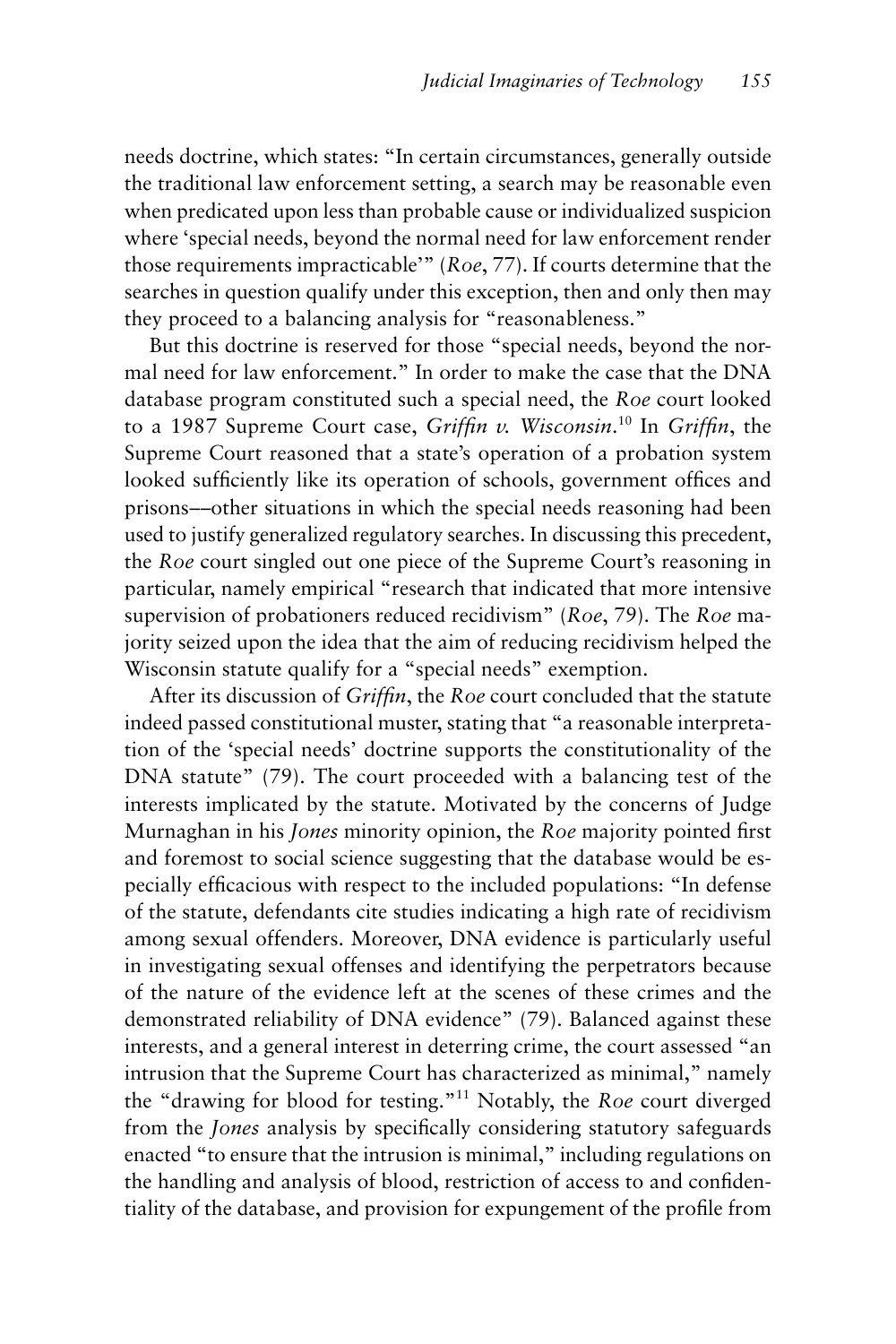the database after reversal or dismissal of a conviction (80). Nevertheless, the *Roe* court concluded that the special needs balancing weighed in favor of constitutionality, a result that many other courts have followed.

# **"Individualized Suspicion"**

Just as the majority of federal and state courts were settling into a pattern of affirming the constitutionality of forensic DNA database statutes, the Ninth Circuit dropped a bombshell in October 2003. In *United States v. Kincade (Kincade I)*, a three-judge panel of the Ninth Circuit ruled that the DNA Analysis Backlog Elimination Act (DABEA), the federal DNA statute enacted in 2000, was unconstitutional under the Fourth Amendment.<sup>12</sup> The decision caused a firestorm in the law enforcement community and among forensic scientists. Importantly, this decision was vacated soon after and the case was reheard *en banc* by the full Ninth Circuit ( *Kincade II*). A plurality opinion reversed the first decision, declaring that the DABEA passed constitutional muster after all.<sup>13</sup> But in his majority opinion in *Kincade I*, and in his dissent in *Kincade II*, Judge Reinhardt strongly articulated a third possible doctrinal treatment for forensic DNA databases.

In the *Kincade* cases, a parolee appealed from a sentence imposed by the district court for his refusal to comply with a compulsory blood extraction pursuant to the DABEA. The three- judge panel split 2–1, with Judge Reinhardt, known to be a strong supporter of civil liberties, writing on behalf of Judge Paez for the majority and Judge O'Scannlain writing a strong dissent. The main holdings of the case were twofold: (1) "forced blood extractions from parolees pursuant to the database act required individualized suspicion" and (2) the "special needs doctrine" did not apply. $14$ 

The legal reasoning in *Kincade I* began, as all the others, by asserting that searches requiring mandatory blood extraction constitute an intrusion into an area, the body, normally protected by the Fourth Amendment. But Judge Reinhardt went further in characterizing the social significance of this intrusion, stating, "In virtually every culture in the world, human blood possesses great symbolic power, and its spillage—whether in a drop or in a torrent—has carried enormous cultural significance. Throughout history, we have waged war, organized societies and religions, and created myths based upon the substance."<sup>15</sup> That opening remark laid the groundwork for a centerpiece of Reinhardt's argument, namely that the analogy between fingerprinting and blood draws is a "false" one. The differences between fingerprinting, which requires the "examination or recording of physical attributes that are generally exposed to public view," and DNA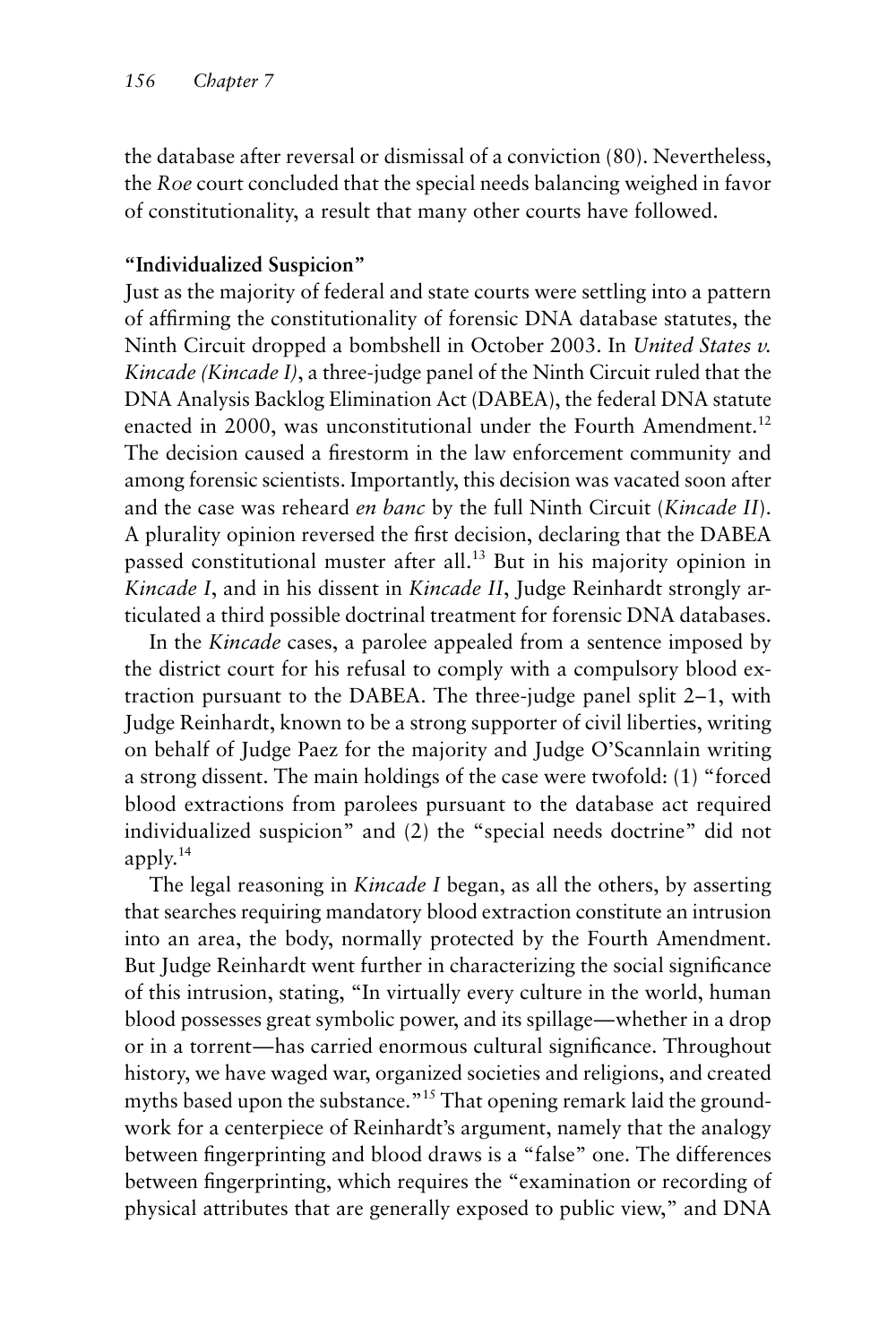profiling, requiring a "forced intrusion into an individual's body," are constitutionally significant (*Kincade I*, 1100).

According to Judge Reinhardt in *Kincade I*, the nature of the intrusion triggered a typical Fourth Amendment analysis. But rather than jumping to a formal analysis of whether DABEA falls within a legitimate exception to a warrant requirement, Judge Reinhardt conducted a balancing test. Unlike nearly every other court, this opinion characterized the intrusion as "substantial," emphasizing bodily integrity as a "cherished value of society," and that parolees' privacy rights in their bodies, though diminished, were not extinguished (*Kincade I*, 1102). But neither were they absolute. Reinhardt stated that the purpose of obtaining samples

is to further "the overwhelming public interest in creating a comprehensive nationwide DNA bank that will improve the accuracy of criminal prosecutions" for generations to come. It is undoubtedly true that, were we to maintain DNA files on all persons living in this country, we would even more effectively further the public interest in having efficient and orderly criminal prosecutions, just as we would were we to sacrifice all of our interests in privacy and personal liberty. (1103)

Reinhardt thus concluded that the government's interest did not outweigh Kincade's privacy interest "in his body." But he went one step further, saying that all of the considerations in the balance of interests must be weighed "in light of the fact . . . under controlling Supreme Court authority we are not free to approve suspicionless searches conducted for law enforcement purposes" (1103). Though the results of the balancing test might affect the "degree of suspicion or cause required to conduct such searches, it could not serve to eliminate the requirement of individualized suspicion entirely" (1103). For Reinhardt, the need to find individualized suspicion remained important, resisting the logic of the previous DNA database cases that swept this requirement away in favor of generalizing suspicion across all classes of criminal subjects.

A significant portion of Reinhardt's opinion in *Kincade I* is devoted to rebutting the availability of the "special needs" doctrine, a conclusion that few legal scholars disagree with (Maclin 2005; Carnahan 2004, Kaye 2006). In *Kincade I*, the government's own characterization of the DNA statute's "primary purposes" were "to help law enforcement solve unresolved and future cases," and "to increase accuracy in the criminal justice system." Reinhardt used these statements to conclude that the government's goals were nothing more than the normal need for law enforcement, therefore putting the special needs exception out of reach.

As mentioned previously, after the Ninth Circuit declared DABEA unconstitutional in *Kincade I*, the decision was vacated and the case was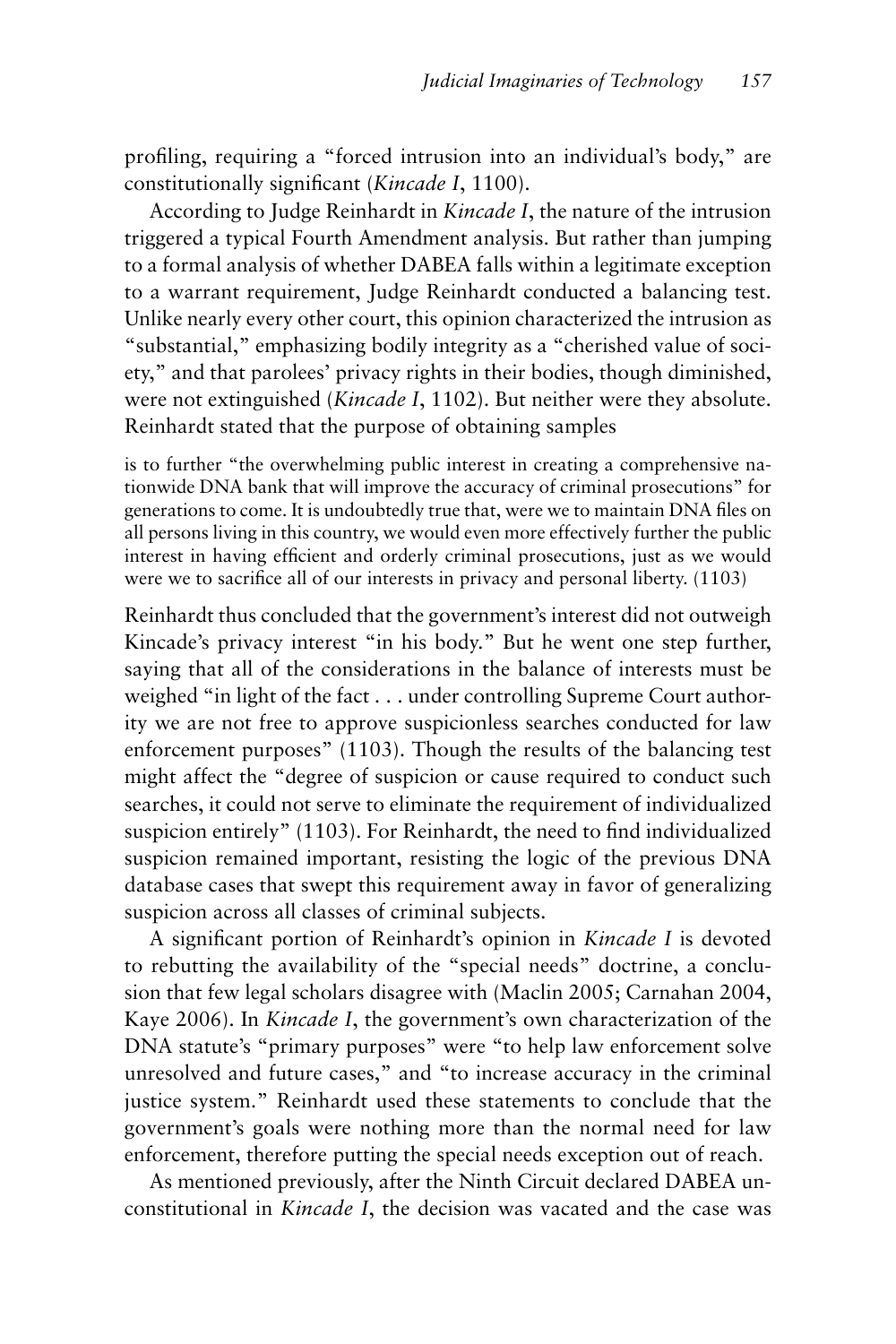reheard *en banc*. In a plurality opinion, the *en banc* court upheld the constitutionality of the DABEA. As in *Jones*, the Ninth Circuit applied a "totality of the circumstances" test to find the search "reasonable" given the substantially diminished expectation of privacy by the parolee, the minimally intrusive nature of blood sampling, and the important social interest "furthered by the collection of DNA" ( *Kincade II*, 839). The court found that a special needs analysis was not required in determining the constitutionality of the statute. Judge Reinhardt reiterated his "individualized suspicion" doctrine in a scathing dissent, analyzed in more detail in the following section.

## **Analysis**

After *Kincade II*, the circuit courts are no longer split on the question of whether the collection of DNA from those enmeshed in the criminal justice system violates their Fourth Amendment rights. The Supreme Court recently refused an opportunity to clarify the law further when Kincade appealed the Ninth Circuit's *en banc* ruling. Nevertheless, doctrines diverge in interesting ways. Close attention to the *dicta* in these cases (that is, their nonbinding language) suggests a close interaction between the technological and legal imagination.

First, the judges in these cases conceive of technology and its potential impact on civil liberties quite differently from one another. They engage in a form of technological risk assessment, in which short-and long- term hazards to those within the criminal justice system, and to society as a whole, need to be imagined and balanced against potential benefits. These assessments, in turn, depend upon competing conceptions of the technology in question, variously described as a fingerprint, a type of information, and a large state- operated surveillance network. These doctrinal choices and risk assessments also depend on prior conceptions of how, as a general matter, the Fourth Amendment responds to new technologies. In particular, there is a stark split between those judges who imagine the continuous development of law enforcement technologies as benign, and those who see a malignant trend that slowly erodes Fourth Amendment protections. These views take different positions on the trade- off between individual freedom and collective security.

Second, these technological imaginaries help condition and construct the legal identities of criminal kinds. Thus, the "reasonableness" approach simultaneously constructs a newly legalized forensic technology and a broad and undifferentiated set of future "usual suspects," from convicts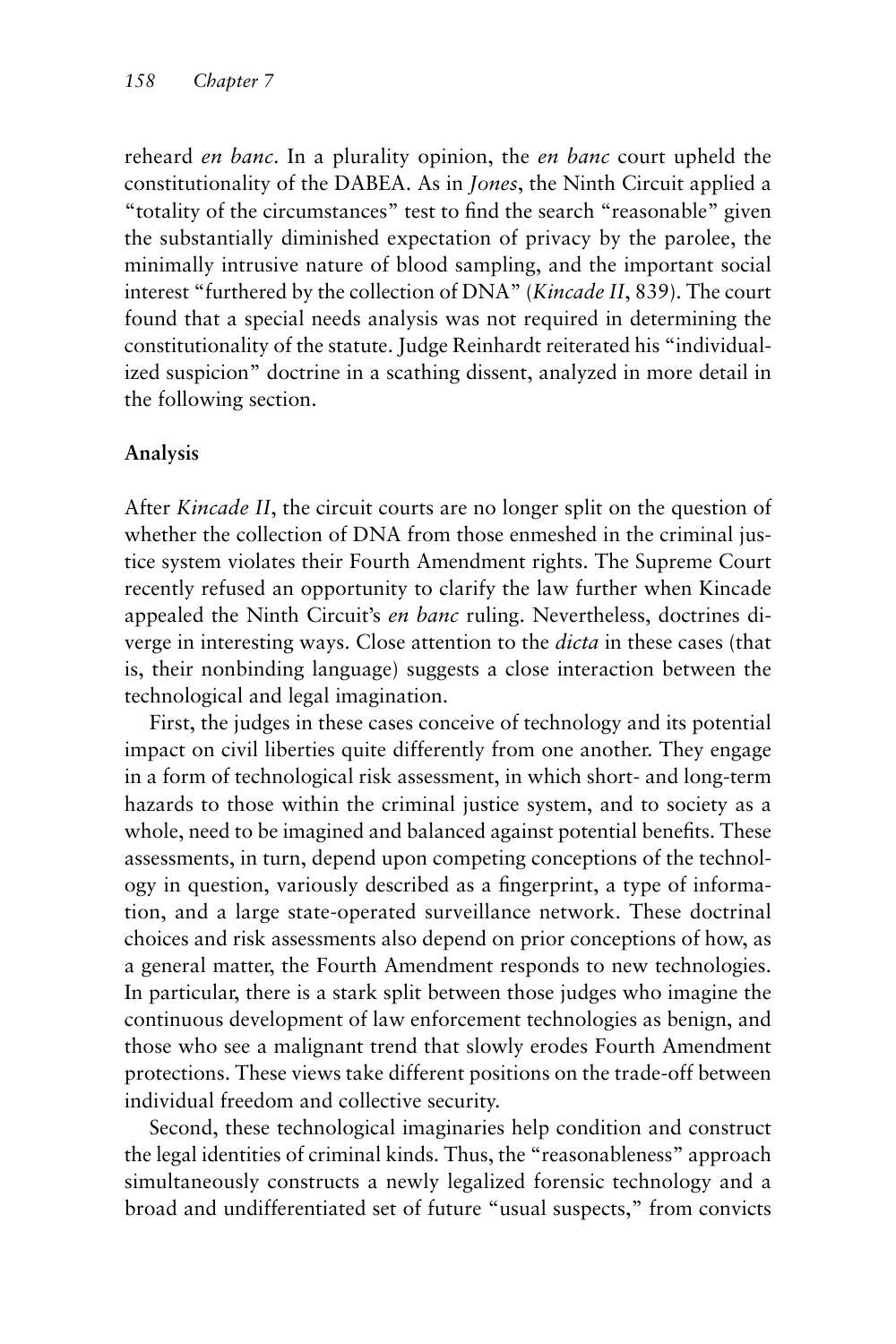to arrestees. By contrast, the "special needs" approach constructs a narrower set of subjects, the recidivists, who justifiably suffer the brunt of the extra privacy intrusion. The "individualized suspicion" approach resists reifying these criminal kinds. Conditioned by a pessimistic paradigm of technological authoritarianism, this last position resists normalizing the technology as an unproblematic intrusion on those who have already, to some degree, forfeited their freedom.

#### **"Totality of the Circumstances"**

In *Jones*, Judge Niemeyer characterized the new forensic DNA technology as a high-tech fingerprint: no more threatening to privacy than the normal booking procedure but much more powerful and precise than existing fingerprinting. Niemeyer emphasized the way in which nucleotides "are arranged differently for every individual except for identical twins" (*Jones*, 303). This set up his statement that "improved scientific technology has prompted efforts to use the individuality of a person's DNA in the context of criminal law enforcement," and he proceeded to describe the "DNAPrint": the digital and/or visual representation of a set of thirteen short tandem repeats (STRs) on the human genome analyzed for an entry onto any forensic DNA database (304). Today, "DNA Profile" is the dominant name.

Fingerprinting is the key analogy in the opinion. As we have already seen, the use of fingerprints ends up providing the foundation for his constitutional argument. Because the Virginia statute authorizes a blood draw, there is a search involved in using this technology, but because it is merely a "limited search for the purpose of ascertaining and recording the identity of a person who is lawfully confined to prison," it is functionally analogous to the constitutionally accepted practice of fingerprinting, and therefore deemed minimally invasive ( *Jones*, 306).

A logic of equivalence drives Niemeyer's tacit risk assessment of the new technology. For the judge, the DNA databases do not differ significantly from forensic fingerprinting, which also involves the indefinite storage of bodily information, searchable at a click. But Niemeyer neglects to consider the ways in which fingerprints, though also undergoing the material to informational shift, remain a different kind of thing from DNA. Prints are not bodily material, they are not potentially health- related, and they do not implicate genetic relatives. For these reasons, DNA can be considered special, a finding that was reinforced (albeit in a very different context) by a widely discussed gene patenting case in 2010.<sup>16</sup> Further, the judge's analysis of the degree of intrusiveness of the search only considers the blood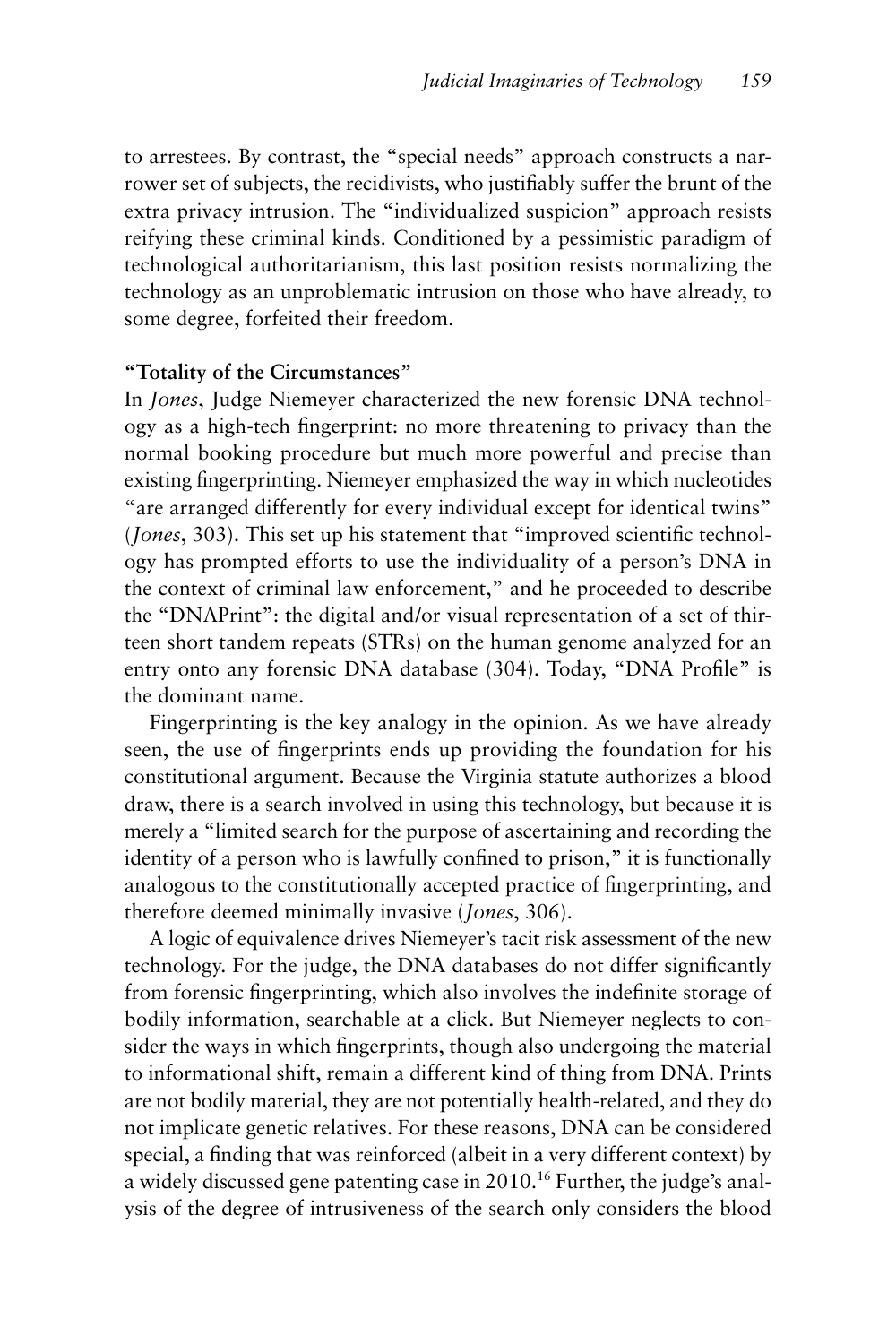draw, not the continuing technological surveillance, the banking of DNA samples indefinitely, and the frequent searches of biometric information.

Niemeyer's technological optimism carries the day. Whereas the new technique poses few new risks to the incarcerated, and none to greater society, it does bring significant new benefits. The power of this "dramatic new tool," increased precision, helps justify what has already been sanctioned in the fingerprint context: "The government justification for this form of identification, therefore, relies on no argument different in kind from that traditionally advanced for taking fingerprints and photographs, *but with additional force because of the potentially greater precision of DNA sampling and matching records*" (307; emphasis added).

The new technology becomes simply a better case of an adequately controlled technology and well- known practice. Just as genetically modified crops were normalized by the Food and Drug Administration through an across- the- board determination of "substantial equivalence," so too a judgment of equivalence operates to normalize the DNA database within legal and cultural logics. Having read the DNA technology as equivalent to the fingerprint, Niemeyer deemed the objective of the Virginia statute "significant" and "the privacy intrusion limited" (*Jones*, 308).

This logic of controlled equivalence has been evident throughout the expansion of forensic databases, from including only felons convicted of violent crimes to those convicted of lesser offenses, parolees, and now arrestees. An unstated logical implication of this rule, however, is that arrestees of particular crimes––not just "all convicted felons"––would become fair game for DNA profiling and banking because they are sufficiently suspicious to satisfy a probable cause standard for future database searches.

Such a logical implication could not have escaped the *Jones* majority. It is too obvious. And indeed the case has provided the doctrinal structure and rationale for a number of courts to uphold arrestee inclusion statutes, including the Virginia Supreme Court in 2007 and a California District Court in  $2009$ .<sup>17</sup> In effect, the risk management strategy is to limit the threat of civil liberty deprivation to convicts, and at its broadest, arrestees, as this population is deemed, in turn, to pose unacceptable risks to society. Such a rule carries clear potential for increasing existing inequalities in the criminal justice system. Because blacks and other minorities are more often targeted for pretextual arrests and police profiling, they will bear a disproportionate amount of intrusion (Kaye and Smith 2003, n153). Most often, blacks and the poor will be in the database, and whites and the privileged out.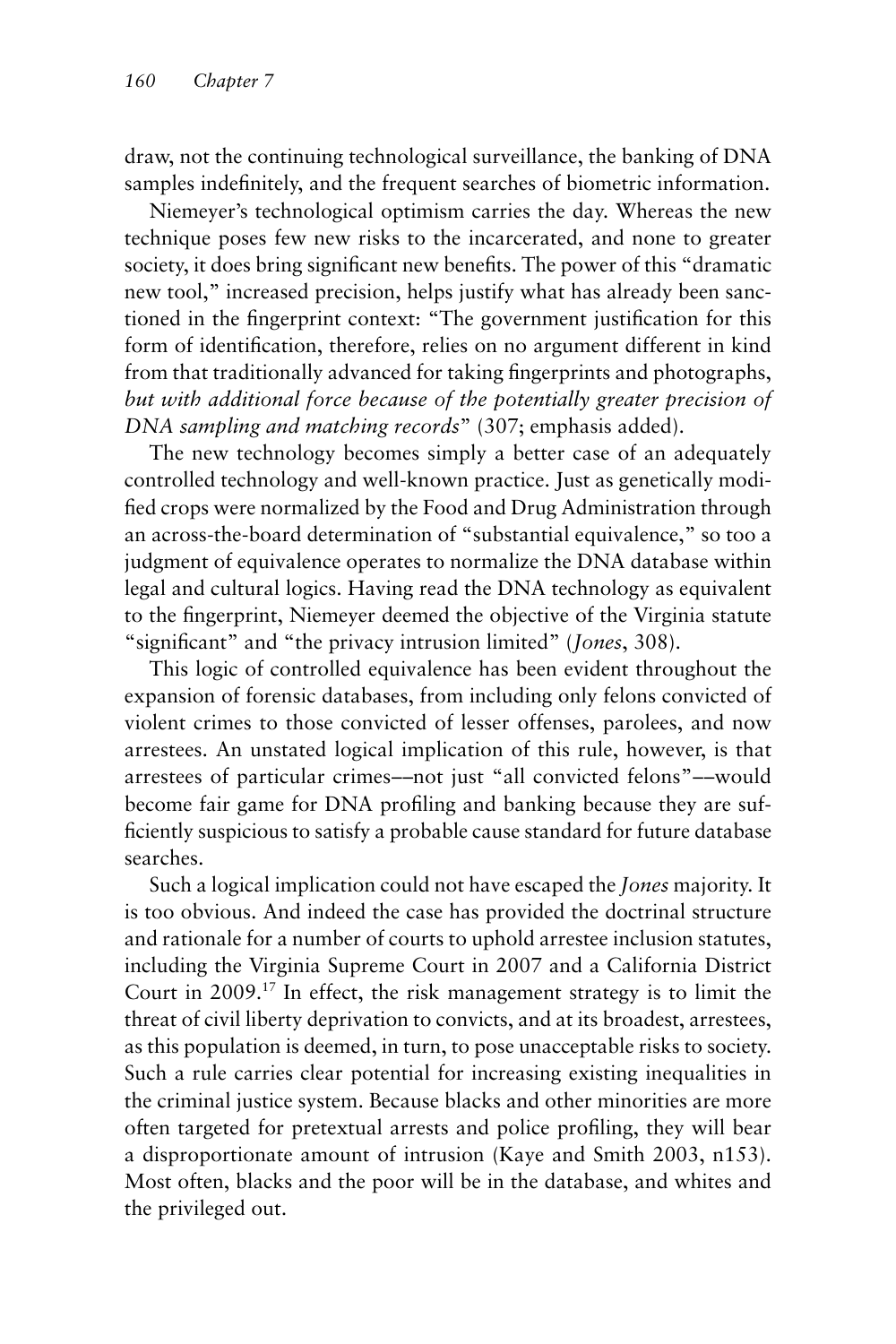#### **"Special Needs"**

The special needs opinions discussed previously provide a contrast with the technological imaginary of the *Jones* majority. In the *Jones* dissent, Judge Murnaghan expressed skepticism toward the majority's blanket assumptions about the efficacy of the new technology. With the danger of database expansion in mind, these special needs opinions carve out a narrow exception to the individualized suspicion rule for felons who have perpetrated crimes with high recidivism rates. Rather than identifying the prisoner/nonprisoner boundary as relevant for Fourth Amendment protection, the "recidivist" rule posits subcategories of felons discernable through empirical findings and scientifically grounded classification. The general presumption against inclusion is maintained, creating a more precautionary approach with respect to the general erosion of civil liberties.

Judge Murnaghan exhibited a general wariness toward what he perceived as a dangerous trend in the erosion of civil liberties in the face of creeping police power. He was concerned that under the majority's logic, the "disturbing restriction of the Fourth Amendment protections afforded to the nation's prisoners" could easily be extended to all citizens ( *Jones*, 313). Murnaghan's explicit invocation of "citizens in a free society still clinging to disappearing Fourth Amendment protections" painted a picture of liberties in grave danger. The judge confessed to "a deep, disturbing and overriding concern that, without proper and compelling justification, the Commonwealth may be successful in taking significant strides towards the establishment of a future police state, in which broad and vague concerns for administrative efficiency will serve to support substantial intrusions into the privacy of citizens" (315).

To place brakes on this slippery slope, he looked to the empirical data before the court, which included two reports on prisoner recidivism,<sup>18</sup> to establish a constitutionally relevant distinction between violent and nonviolent felons for purposes of database inclusion. Such reasoning had no precedent in the Fourth Circuit, but it proved persuasive to the *Roe* court and became law in the Second Circuit.

Judge Pooler's opinion for a unanimous three- judge panel in *Roe* grappled with further details of the statute with regard to the handling of physical samples and the continued use of DNA profiles. This analysis explicitly acknowledged that more is at risk than the intrusion into criminal bodies and brought ongoing possession of samples and use of information into the frame of judicial risk assessment. However, as noted previously, the unanimous *Roe* panel was satisfied with the statute's mitigating safeguards (e.g., securing the confidentiality of the results, and providing for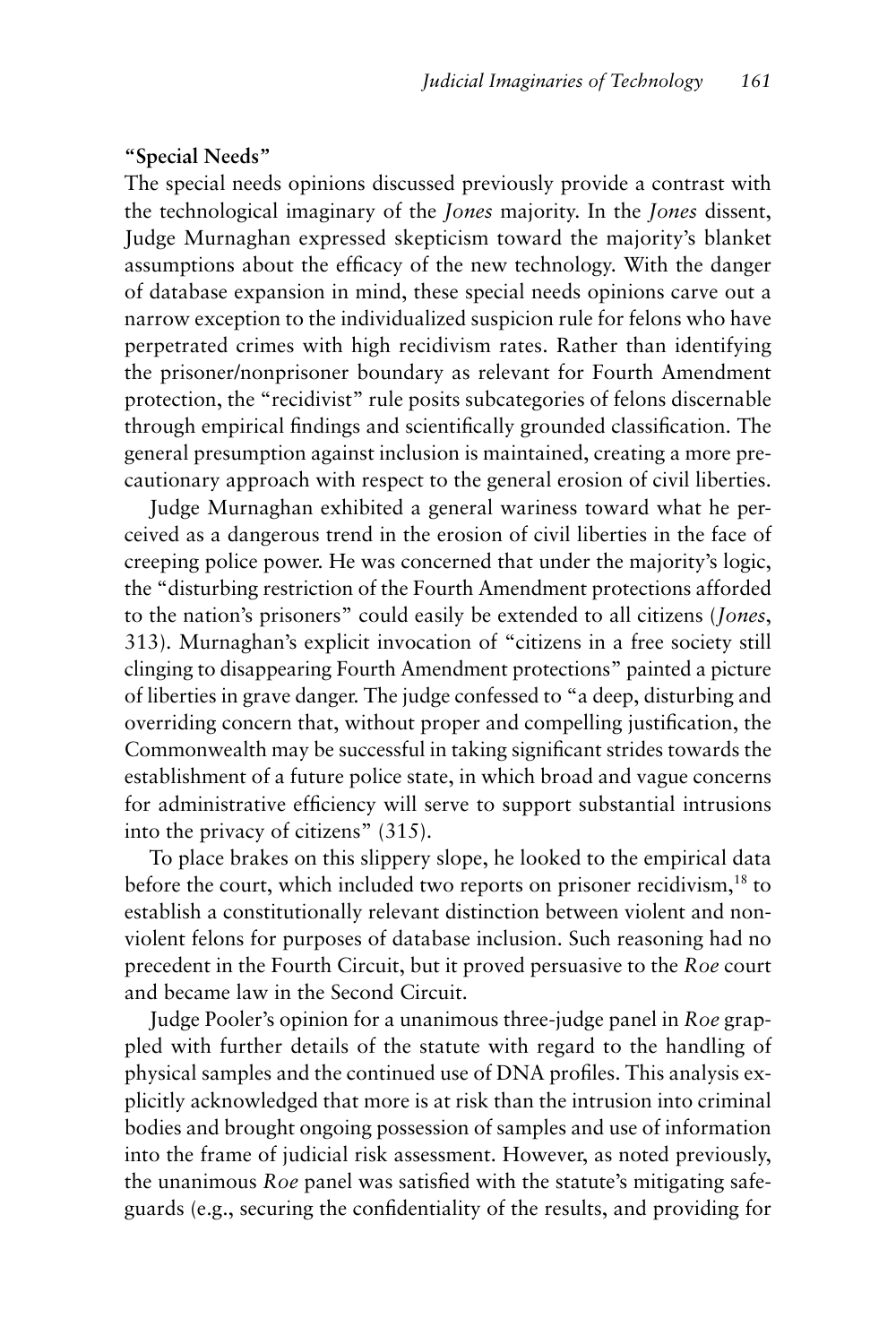expungement of profiles upon reversal). These safeguards help contain the risk of slippage toward a police state, but they are complemented by another critical management strategy: a legal boundary between the recidivist and nonrecidivist classes of criminals. This boundary establishes a firewall against the possible expansion of surveillance from the criminal classes to the rest of society, from "them" to "us." This position embodies a general distaste for blanket suspicionless searches, but creates a limited exception where there is, in essence, "statistical probable cause" to believe that particular groups (i.e., recidivists) will commit future crimes.

Embedded within this risk management strategy, we see a particular characterization of the Fourth Amendment- technology interface, that is, as a system that is controllable through legal rules based on good social science. The view relies on a prediction model to justify inclusion: because recidivists are likely to commit more crimes, inclusion in the database may deter this class of individuals, or help us take them off the street. The fact that this form of statistical probable cause needs to be established through scientific inquiry affords society its necessary protection against universal inclusion and a "future police state."

#### **"Individualized Suspicion"**

In *Kincade I*, Judge Reinhardt focused on the blood draw as a clear privacy intrusion requiring some degree of individualized suspicion in lieu of a warrant. In his *Kincade II* dissent, he focused more attention on the nature of the technology itself. For Reinhardt, forensic DNA is not simply a booking tool like a fingerprint, but a large centralized technological system for rounding up the usual suspects and a repository of potentially sensitive information. In both opinions, Reinhardt considered the case against a backdrop of judicial suspicion toward new surveillance technologies, a tradition that recognizes a slippery slope toward the erosion of privacy. The individualized suspicion approach draws a firm line in the sand against the construction of forensic DNA databases, refusing to corral felons or prisoners en masse for inclusion.

In characterizing CODIS, Reinhardt described what Langdon Winner would call an artifact with politics (Winner 1986), a technology that necessitates a particular form of political power: in this case a strongly authoritarian police state that can bully vulnerable elements of the public. The majority's decision in *Kincade II*, Reinhardt argued, "encourages the very centralization of government authority that has repeatedly resulted in the sacrifice of our liberties in the name of law enforcement" (*Kincade*) *II*, 843–844). Accordingly, he drew comparisons to the abuses of J. Edgar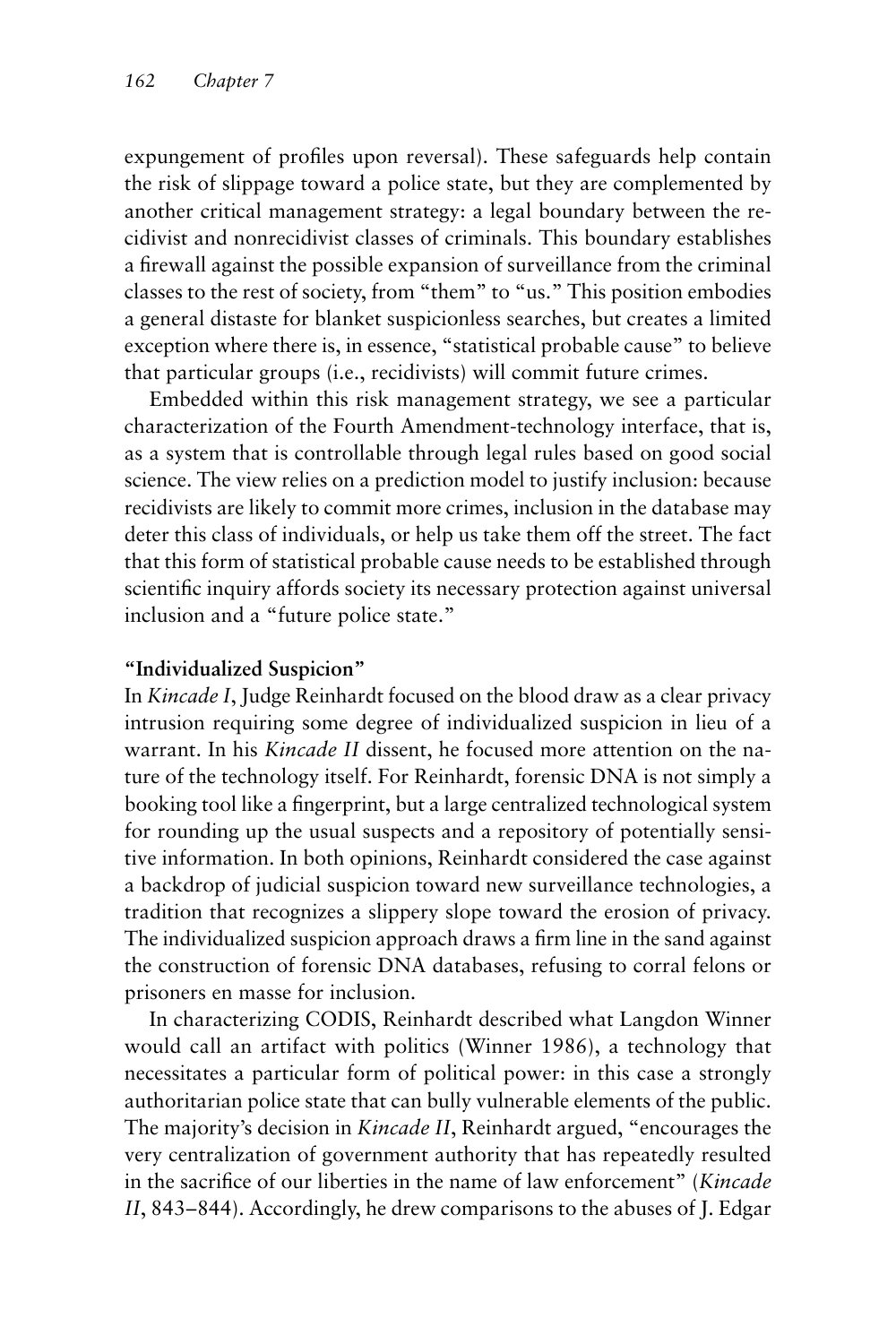Hoover in monitoring civil rights leaders in the 1960s, and the country's use of central databases to "round up" Japanese- Americans and Communists during the 1940s and 1950s (843). Furthermore, in contrast to the judges in *Jones* and *Roe*, Reinhardt dwelt on the nature of the information contained in the DNA profiles and the retention of samples under the statutes. He emphasized the sensitivity of biometric information and also the fact that, "as technology evolves," the maintenance of DNA "will permit a myriad of other known and unknown uses of the samples (870).

Reinhardt projects these images of forensic DNA profiling onto an existing tradition of constitutional concern with new surveillance technologies. In its first sentence, Judge Reinhardt's majority opinion in *Kincade I* emphasizes the special hazards posed by technological developments to Fourth Amendment protections: "Each leap forward in forensic science promises ever more efficient and swift resolution of criminal investigations. At the same time, technological advances frequently raise new constitutional concerns and threaten our basic liberties" ( *Kincade I*, 1096).

To support this statement, Reinhardt cites the 2001 Supreme Court case of *Kyllo v. United States*. 19 Writing for the 5–4 majority in that case, Justice Scalia maintained "it would be foolish to contend that the degree of privacy secured to citizens by the Fourth Amendment has been entirely unaffected by the advance of technology" (*Kyllo*, 33-34). In that case, law enforcement agents suspected that marijuana was being grown in a home belonging to Danny Kyllo. Without a warrant, agents used infrareddetecting thermal imagers to scan Kyllo's apartment for heat emissions typical of lamps needed to grow marijuana indoors. Justice Scalia held that the surveillance constituted a Fourth Amendment search, and was therefore presumptively unreasonable without a warrant. He cited the 1961 case *Silverman v. United States*, in which the court notes the "frightening paraphernalia which the vaunted marvels of an electronic age may visit upon human society." 20 Reinhardt in turn invoked this pattern of technological skepticism in *Kincade I*, sharing with Judge Murnaghan a fear of the loss of a free society.

It is Judge Kozinski in *Kincade II*, not Reinhardt, who in dissent imagined the slippery slope in the starkest terms. He emphasized the power of a tempting new technology to lure society onto the slippery slope by its very efficiency. Born in Communist Romania of parents who were Holocaust survivors, Kozinski criticized what he called the plurality's "exuberant faith in the positive power of technology" (*Kincade II*, 872), and discussed the attitude- skewing effects of the database's crime- solving power: "Later, when further expansions of CODIS are proposed, information from the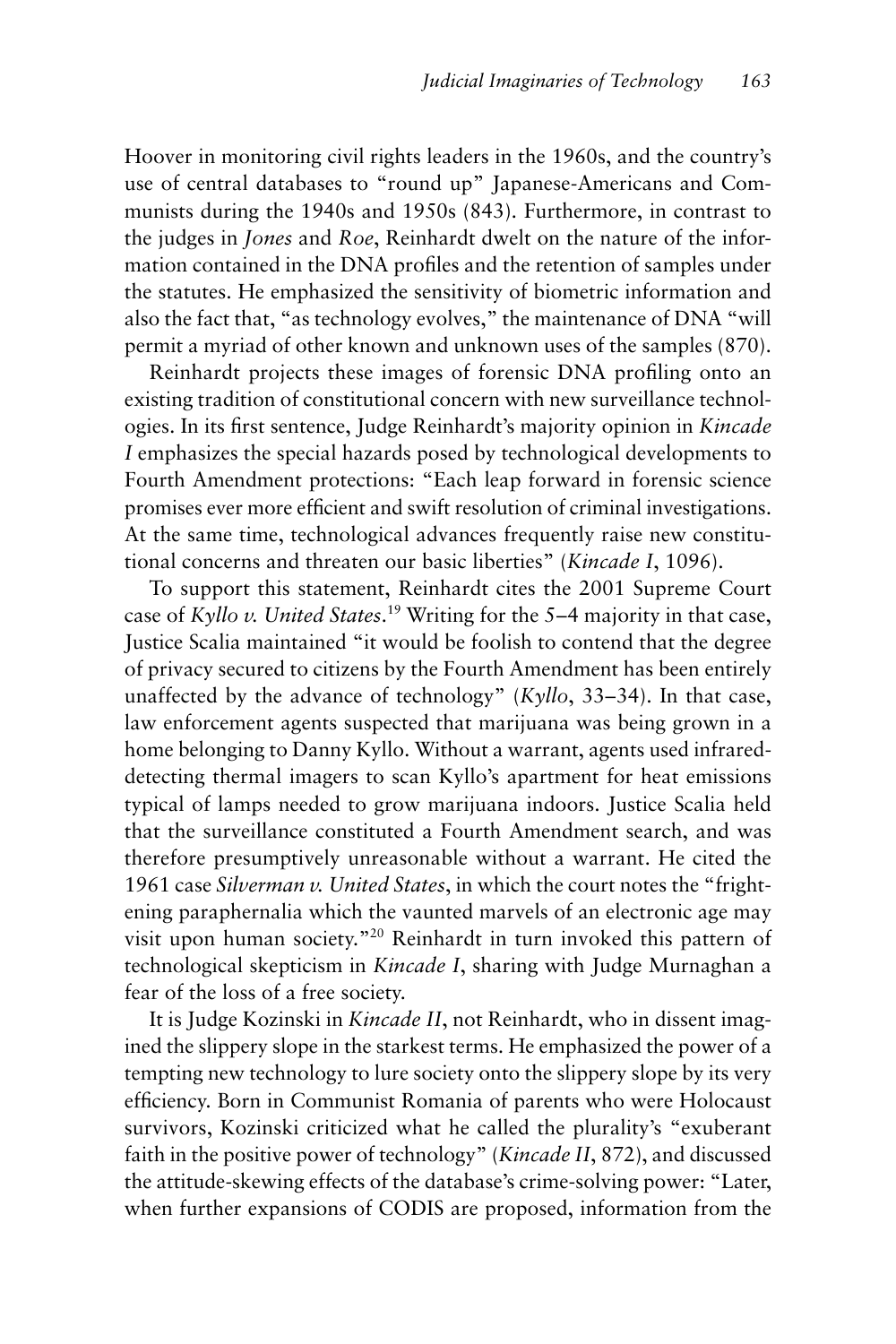database will have been credited with solving hundreds or thousands of crimes, and we will have become inured to the idea that the government is entitled to hold large databases of DNA fingerprints" (873).

He called the plurality's opinion an "engraved invitation" to future expansions of the database, and predicted that each step may not seem like much until "the fishbowl will look like home" (*Kincade II*, 874). Accordingly, he declared that "the time to put the cork back in the brass bottle is now—before the genie escapes" (875). For Kozinski, technological advance, at least in surveillance, is a special source of risk to Fourth Amendment protections. Under the "reasonable expectations" standard in *Katz*, the scope of privacy protection depends on the subjective expectations of individuals, meaning that the government could eliminate privacy rights by accustoming the public to heightened levels of technological surveillance.

Reinhardt agreed with Kozinski that DNA profile technology exerts a sort of malignant gravitational pull toward the bottom of the slippery slope, noting with concern that some state statutes are already providing for the inclusion of arrestees and those convicted of misdemeanors. If "totality of the circumstances" should become the general rule, "we all have reason to fear that the nightmarish worlds depicted in films such as *Minority Report* and *Gattaca* will become realities" ( *Kincade II*, 851). At the bottom of this slide lies the possibility that "the database could be used to repress dissent or, quite literally, to eliminate political opposition" (847).

Accordingly, Reinhardt and the other dissenters in *Kincade* cleaved to a bright line of individualized suspicion. All other doctrinal dispensations, they argue, "dismantle the structural protections that lie at the core of the Fourth Amendment" and simply ask us "to trust those in power" (845). Reinhardt identified a strong precautionary logic against the aggrandizement of power in the structural checks and balances of the Constitution. Whereas other judges managed the Fourth Amendment–technology interface by creating new kinds of suspect classes insulated from the innocent public, Reinhardt's approach would mean that––with respect to bodily intrusions for DNA databanks––felons, arrestees, and other classes would not be systematically downgraded. Instead, the individualized suspicion standard would continue to apply, maintaining the individual-state boundary as the crucial one for legal analysis. In other words, the arrestee is still one of "us" where civil liberties are at stake, and so too is the convict.

## **Conclusion**

In this chapter, I have examined the play of imagination as different judges weigh the constitutionality of a new technology. We have seen how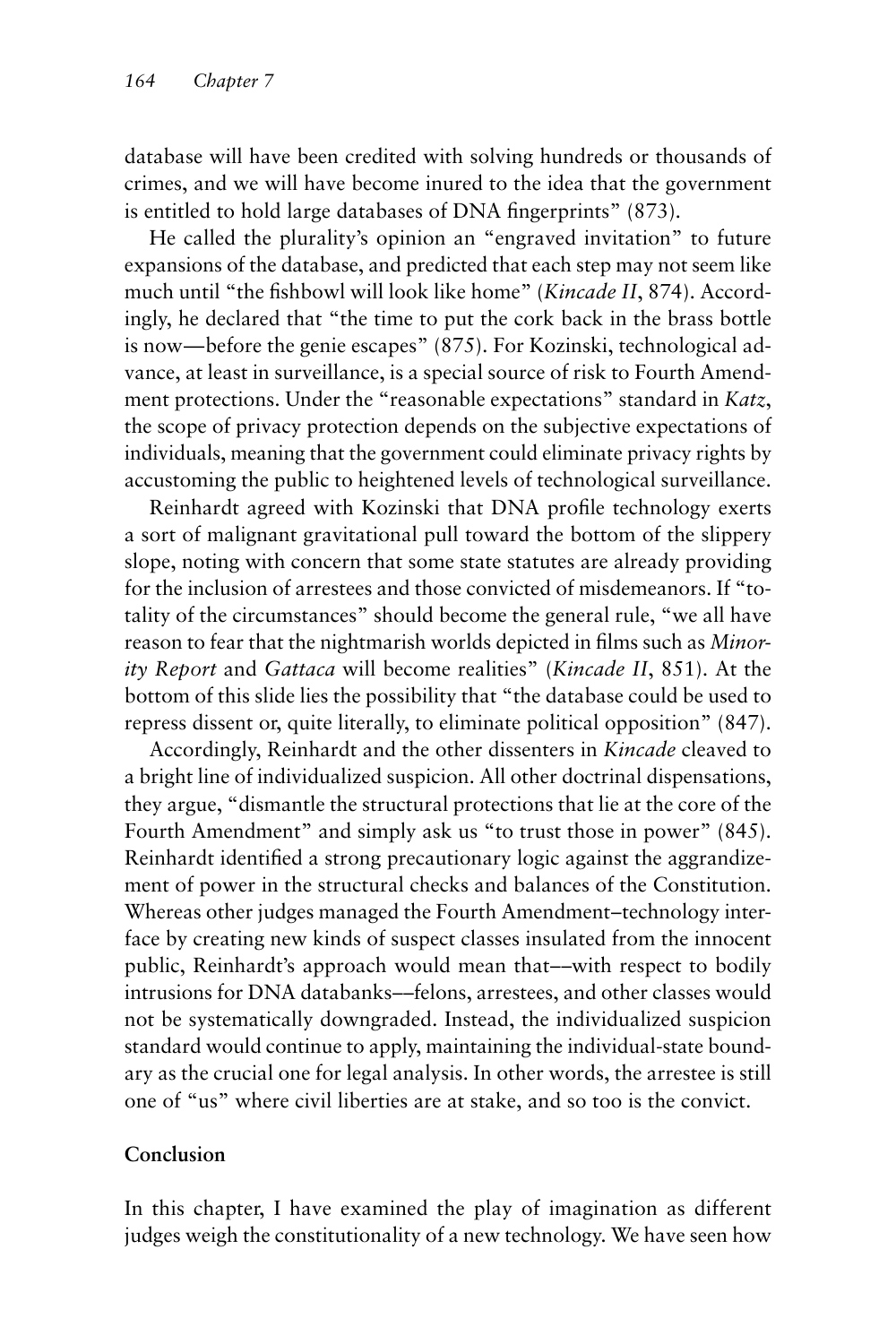different technological imaginaries form part of the interpretive framework of judging, conditioning and shaping doctrinal choice and legal reasoning. Some see a lurking dystopia in the new technological order; others see prospects for a safer society. These imaginaries entail not only visions, theories, and a priori characterizations of technological objects, but also models of how those objects interact with the social technology known as the law. Some judges recognize technologies to be problematic objects for legal analysis precisely because they develop and mutate; others consider them to be stable and predictable. These positions affect judicial calculations of the risks and benefits of selecting particular legal rules. Risk management strategies must address how new technological orders will engage the constitutional architecture in the long term. Thus, we see judges trying to manage the interoperability of two intersecting technological systems––one material, one normative.

As these Fourth Amendment cases demonstrate, legal adjudication can be a process and medium through which social and technological orders develop together and receive new articulation. In other words, it is site of coproduction, and an especially important one. These judicial imaginaries have stark consequences for different classes of citizens, who become unwitting players in the dynamics of bioconstitutionalism. The stakes are high. Even as these judicial imaginaries help bring new technological orders into full operation, they produce new kinds of subjects whose rights are reframed without their direct participation.

#### **Notes**

1. *Katz v. United States*, 389 U.S. 347, 362 (1967) (Harlan, J., concurring).

2. *California v. Acevedo*, 500 U.S. 565, 580 (1991).

3. *Mincey v. Arizona*, 437 U.S. 385, 390 (1978), quoting *Katz*, 389 U.S. at 357 (footnotes omitted).

4. *Robbins v. California*, 453 U.S. 420, 438 (1981) (Rehnquist, J., dissenting).

5. *En banc*, French for "in the bench," signifies a decision by the full court of all the appellate judges on the court. This process is often invoked when there is a particularly significant issue at stake or when requested by a party to the case and agreed to by the court.

6. *Jones v. Murray*, 962 F.2d 302 (4th Cir. 1992).

7. See, for example, *Shaffer v. Saffle*, 148 F.3d 1180, 1181 (10th Cir. 1998); *Boling v. Romer*, 101 F.3d 1336, 1340 (10th Cir. 1996); *Schlicher v. Peters,* 103 F.3d 940, 943 (10th Cir. 1996); *Rise v. Oregon*, 59 F.3d 1556, 1560–1562 (9th Cir. 1995); *Kruger v. Erickson*, 875 F. Supp. 583, 588–589 (D.Minn. 1995); *Sanders v. Coman*, 864 F.Supp. 496, 499 (E.D.N.C. 1994); *Ryncarz v. Eikenberry*, 824 F. Supp. 1493, 1498–1499 (E.D.Wash. 1993).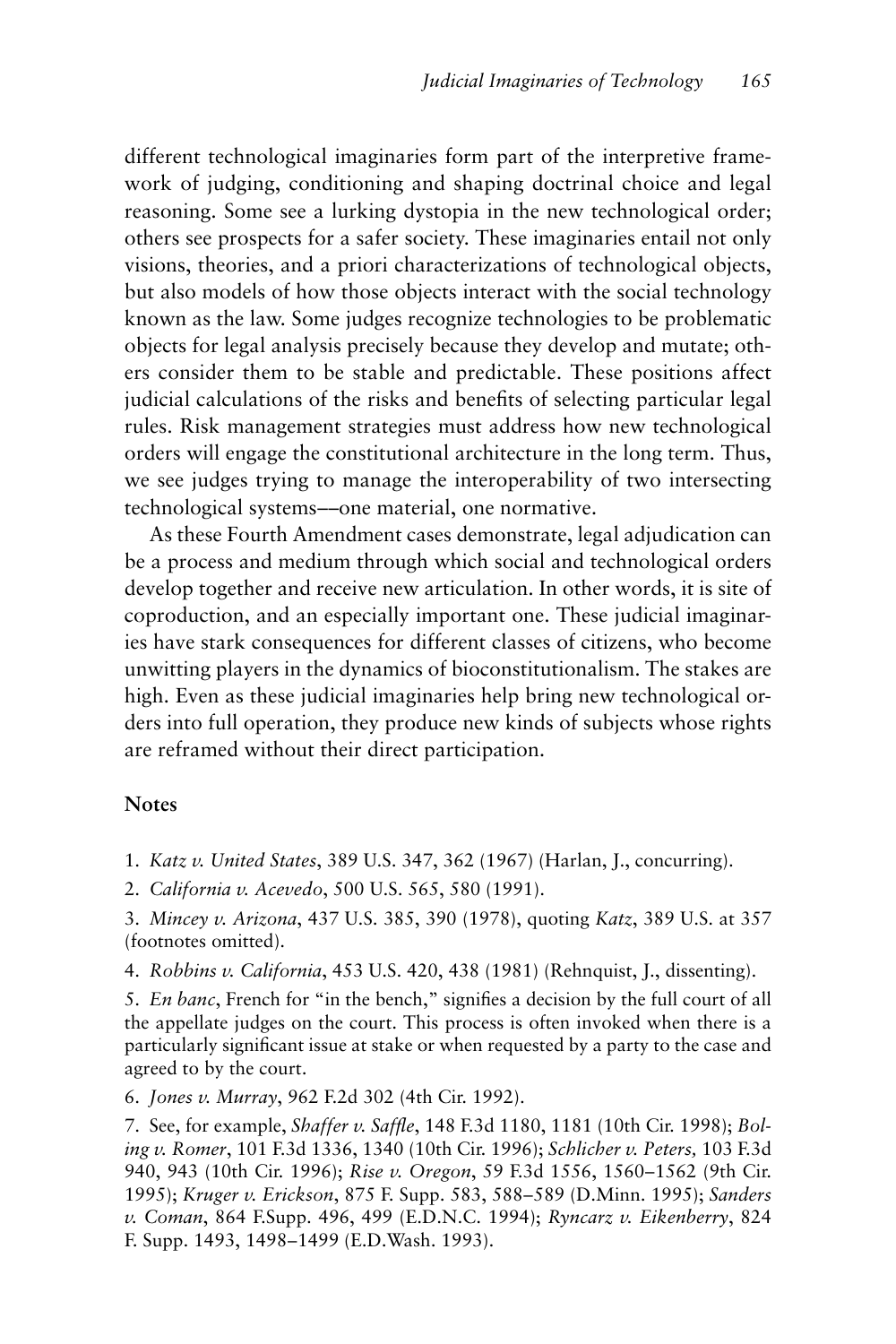8 . *Roe v. Marcotte*, 193 F.3d 72, 81 (2nd Cir. 1999).

9. *Roe v. Marcotte* at 77, quoting and citing *Skinner v. Railway Labor Execs. Association*, 489 U.S. 602, 624 (1989).

10. *Griffi n v. Wisconsin*, 483 U.S. 868 (1987).

11. *Griffin v. Wisconsin* at 79, citing *Skinner*, 489 U.S. at 625.

12. *U.S. v. Kincade* ( *Kincade I*), 345 F.3d 1095 (9th Cir. 2003).

13. *U.S. v. Kincade* ( *Kincade II*), 379 F.3d 813 (9th Cir. 2004) ( *en banc*).

14. *Kincade I*, 345 F.3d at 1095.

15. *Kincade I* at 1099–1100, citing Nelkin 1999 , 110.

16. *Association for Molecular Pathology v. United States Patent and Trademark Offi ce*, No. 09 Civ. 4515 (S.D.N.Y., Mar. 29, 2010).

17. *Anderson v. Commonwealth*, 274 Va. 469 (Va. 2007) and *U.S. v. Pool*, 645 F. Supp. 2d 903 (E.D. Cal. 2009). In contrast, a Minnesota court of appeal has held that arrestee inclusion is unconstitutional for lack of probable cause. *In re Welfare of C.T.L.,* 722 N.W. 2d 484 (Minn. Ct. App. 2006).

18. The reports cited in the opinion were Beck and Shipley 1989 and Virginia Division of Justice and Crime Prevention 1989.

19. *Kyllo v. United States*, 533 U.S. 27 (2001).

20. *Silverman v. United States*, 365 U.S. 505, 509 (1961).

## **References**

Aronson, Jay. 2006. *The Introduction, Contestation, and Regulation of Forensic DNA Analysis in the American Legal System (1984–1994)*. Minneapolis, Minn. : University of Minnesota Press.

Beck, Allen J., and Bernard E. Shipley. 1989. "Recidivism of Prisoners Released in 1983." Bureau of Justice Statistics Special Report: 1–13.

Biancamano, John D. 2009. Arresting DNA: The Evolving Nature of DNA Collection Statutes and Their Fourth Amendment Justifications. Ohio State Law Journal 70:613-660.

Bieber, Frederick. 2004. Science and Technology of Forensic DNA Profiling: Current Use and Future Directions . In *DNA and the Criminal Justice System*, ed. David Lazer, 23–62. Cambridge, Mass.: MIT Press.

Bradley, Craig M. 1993. The Court's "Two Model" Approach to the Fourth Amendment: Carpe Diem! *Journal of Criminal Law & Criminology* 84:429-461.

Callon, Michael. 1987. Society in the Making: The Study of Technology as a Tool for Sociological Analysis . In *The Social Construction of Technological Systems*, ed. Wiebe E. Bijker, Thomas P. Hughes, and Trevor Pinch, 83-103. Cambridge, Mass.: MIT Press.

Carnahan, S. J. 2004. The Supreme Court's Primary Purpose Test: A Roadblock to the National Law Enforcement Database. *Nebraska Law Review* 83:1–37.